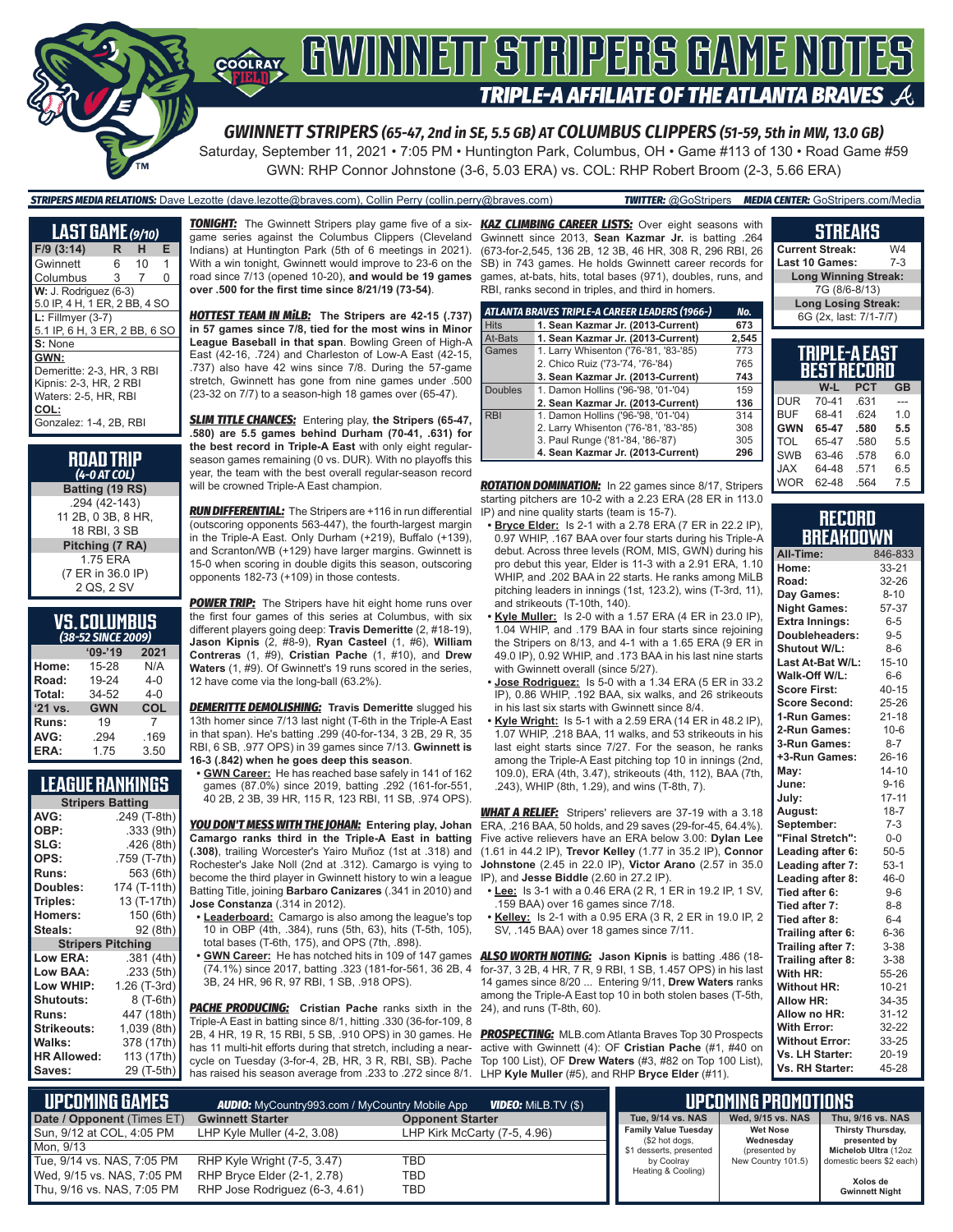

#### *SATURDAY, SEPTEMBER 11, 2021 AT COLUMBUS*

#### **MANAGER MATT TUIASOSOPO**

**Matt Tuiasosopo** is in his first season as Gwinnett manager and his third season as a coach in the Atlanta Braves organization in 2021. He was named the seventh manager in team history on 3/30/21. Tuiasosopo is both the youngest manager in team history (turned 35 on 5/10) and the first former Gwinnett player to manage the club (hit .221 with 19 HR, 73 RBI in 178 games from 2016-17).

Tuiasosopo made his managerial debut in 2019 with Class-A Rome, leading the club to a 65-74 record and earning Atlanta's Bobby Cox Award for minor league manager of the year. He was set to return to Rome in 2020, but was reassigned to the Braves Alternate Training Site at Coolray Field once the MiLB season was canceled.

| Tuiasosopo's Managerial Career | Games | W-L     | <b>PCT</b> | <b>Plavoffs</b> |
|--------------------------------|-------|---------|------------|-----------------|
| With Gwinnett (1 Season):      | 112   | 65-47   | .580       |                 |
| MiLB Career (2 Seasons):       | 251   | 130-121 | .518       |                 |

*All staff bios available in the 2021 Stripers Media Guide*

|                            | EJECTIONS (4)            |                         |
|----------------------------|--------------------------|-------------------------|
| Player/Coach               | Date/Inning              | <b>Umpire</b>           |
| <b>Ryan Goins</b>          | 5/25 vs. MEM, 7th Inning | <b>HP Clint Vondrak</b> |
| <b>MGR Matt Tuiasosopo</b> | 6/3 vs. JAX, 8th Inning  | <b>HP Alex Tosi</b>     |
| <b>Travis Snider</b>       | 7/30 at MEM, 8th Inning  | HP John Bacon           |
| <b>Ryan Casteel</b>        | 8/17 at LOU, 3rd Inning  | 1B Charlie Ramos        |

|                              |     |                | <b>TEAM DEFENSE (1ST IN TRIPLE-A EAST)</b> |                |            |                                                                |           |
|------------------------------|-----|----------------|--------------------------------------------|----------------|------------|----------------------------------------------------------------|-----------|
| <b>PCT</b>                   | G   | ТC             | PO                                         | A              | Е          | <b>DP</b>                                                      | <b>TP</b> |
| .983                         | 112 | 3977           | 2902                                       | 1009           | 66         | 106                                                            |           |
| <b>Catchers</b>              |     | <b>SB</b>      | $\mathsf{cs}$                              | <b>ATT</b>     | <b>PCT</b> | <b>PB</b>                                                      | W-L       |
| Casteel, Ryan                |     | $\overline{4}$ | $\Omega$                                   | $\overline{4}$ | .000       | 1                                                              | $1 - 2$   |
| Contreras, William           |     | 21             | $\overline{2}$                             | 23             | .087       | 5                                                              | $23-6$    |
| d'Arnaud, Travis             |     | 2              | $\overline{2}$                             | 4              | .500       | 0                                                              | $5 - 1$   |
| Jackson, Alex                |     | 10             | 4                                          | 14             | .286       |                                                                | $11 - 12$ |
| Lucroy, Jonathan             |     | 18             | 5                                          | 23             | .217       |                                                                | $8 - 15$  |
| Martinez, Carlos             |     | 3              | 0                                          | 3              | .000       |                                                                | $2 - 1$   |
| Morales, Jonathan            |     | 13             | 6                                          | 19             | .316       | 2                                                              | $15 - 10$ |
| Total:                       |     | 71             | 19                                         | 90             | .211       | 11                                                             | 65-47     |
| Outfield Assists (27):       |     |                |                                            |                |            | Waters (11), Demeritte (5), Ervin (4), Pache (2), Sanchez (2), |           |
|                              |     |                | Almonte (1), Inciarte (1), Rosario (1)     |                |            |                                                                |           |
| Pitcher Pickoffs (5):        |     |                | Kingham (2), Muller (2), Y. Lopez (1)      |                |            |                                                                |           |
| <b>Catcher Pickoffs (3):</b> |     |                | Casteel (1), Jackson (1), Morales (1)      |                |            |                                                                |           |

# **STARTS**

|     | <b>By Batting Order</b>                                                                                                                                                                  |
|-----|------------------------------------------------------------------------------------------------------------------------------------------------------------------------------------------|
| 1:  | Waters (75), Pache (22), Inciarte (6), Arcia (5), Almonte (1), Ervin (1), Gore (1),<br>Sanchez (1)                                                                                       |
| 2:  | Pache (36), Kipnis (24), Arcia (18), Rosario (11), Goins (9), Demeritte (4), Waters (3),<br>Sanchez (2), Almonte (1), Camargo (1), Ervin (1), Gore (1), Heredia (1)                      |
| 3:  | Arcia (49), Camargo (37), Kipnis (8), d'Arnaud (6), Demeritte (4), Jackson (3),<br>Lucroy (3), Contreras (2)                                                                             |
| 4:  | Camargo (50), Demeritte (19), Jackson (17), Contreras (6), Kipnis (6), Lucroy (5),<br>Almonte (3), Casteel (3), Rosario (2), Kazmar Jr. (1)                                              |
| 5:  | Contreras (29), Kazmar Jr. (13), Lucroy (13), Goins (11), Kipnis (11), Demeritte (10),<br>Almonte (8), Jackson (8), Camargo (3), Sanchez (2), Snider (2), Casteel (1), Ervin (1)         |
| 6:  | Goins (26), Kazmar Jr. (15), Casteel (12), Demeritte (12), Ervin (9), Snider (8),<br>Pache (7), Lucroy (5), Sanchez (5), Waters (5), Almonte (4), Contreras (3), Jackson (1)             |
| 7:  | Ervin (22), Kazmar Jr. (20), Sanchez (17), Goins (16), Snider (13), Casteel (6),<br>Pache (6), Demeritte (5), Morales (3), Waters (3), Almonte (1)                                       |
| 8:  | Sanchez (33), Morales (18), Ervin (16), Kazmar Jr. (12), Snider (10), Goins (8),<br>Gore (7), Casteel (5), Brugman (1), Martinez (1), Unroe (1)                                          |
| 9:  | Starting Pitchers (66), Morales (13), Sanchez (13), Gore (5), Ervin (4), Snider (4),<br>Casteel (2), Kazmar Jr. (2), Martinez (2), Unroe (1)                                             |
|     | <b>By Position</b>                                                                                                                                                                       |
| c:  | Contreras (29), Morales (25), Jackson (23), Lucroy (23), d'Arnaud (6), Casteel (3),<br>Martinez (3)                                                                                      |
| 1B: | Camargo (53), Casteel (24), Snider (14), Kazmar Jr. (9), Morales (6), Lucroy (2),<br>Unroe (2), Demeritte (1), Goins (1)                                                                 |
| 2B: | Kipnis (40), Goins (25), Sanchez (25), Kazmar Jr. (20), Arcia (1), Morales (1)                                                                                                           |
| 3B: | Camargo (35), Kazmar Jr. (31), Sanchez (27), Goins (14), Arcia (3), Morales (2)                                                                                                          |
| SS: | Arcia (63), Goins (30), Sanchez (17), Camargo (1), Kazmar Jr. (1)                                                                                                                        |
| LF: | Waters (36), Ervin (26), Gore (14), Almonte (9), Snider (7), Demeritte (6), Kipnis (5),<br>Arcia (4), Rosario (3), Heredia (1), Sanchez (1)                                              |
| CF: | Pache (64), Waters (31), Ervin (6), Rosario (6), Inciarte (5)                                                                                                                            |
| RF: | Demeritte (43), Ervin (21), Waters (19), Snider (11), Almonte (8), Pache (4),<br>Sanchez (3), Rosario (2), Camargo (1)                                                                   |
| DH: | Contreras (11), Jackson (6), Snider (5), Demeritte (4), Kipnis (4), Pache (3), Casteel (2),<br>Kazmar Jr. (2), Rosario (2), Almonte (1), Arcia (1), Brugman (1), Camargo (1), Ervin (1), |

Inciarte (1), Lucroy (1)

|               | <b>VS.2021 OPPONENTS</b>                                            |          |          |               |         |         |          |  |  |  |  |  |  |  |
|---------------|---------------------------------------------------------------------|----------|----------|---------------|---------|---------|----------|--|--|--|--|--|--|--|
|               | <b>Total</b><br>Home<br><b>Total</b><br>Road<br><b>Road</b><br>Home |          |          |               |         |         |          |  |  |  |  |  |  |  |
| <b>CLT</b>    | $5 - 1$                                                             | $11 - 1$ | $16 - 2$ | COL           | ---     | $4 - 0$ | $4 - 0$  |  |  |  |  |  |  |  |
| <b>DUR</b>    | $4 - 2$                                                             | $1 - 5$  | $5 - 7$  | LOU           | $4 - 2$ | $5-1$   | $9 - 3$  |  |  |  |  |  |  |  |
| <b>JAX</b>    | $1 - 5$                                                             | ---      | $1 - 5$  | <b>MW DIV</b> | $4 - 2$ | $9 - 1$ | $13 - 3$ |  |  |  |  |  |  |  |
| <b>MEM</b>    | $8 - 4$                                                             | $7 - 5$  | $15-9$   |               |         |         |          |  |  |  |  |  |  |  |
| <b>NAS</b>    | $6-6$                                                               | $3-9$    | $9 - 15$ |               |         |         |          |  |  |  |  |  |  |  |
| <b>NOR</b>    | $5 - 1$                                                             | $1 - 5$  | $6-6$    |               |         |         |          |  |  |  |  |  |  |  |
| <b>SE DIV</b> | 29-19                                                               | 23-25    | 52-44    |               |         |         |          |  |  |  |  |  |  |  |

#### **LAST AT-BAT WINS** *(15)*

The Stripers are 15-10 (.600) in games decided in the last at-bat in 2021.

| Date/Opponent        | <b>Score</b> | Game-Winning Play (*=Walk-Off)           |
|----------------------|--------------|------------------------------------------|
| 5/4 at Charlotte     | 10-9 (12th)  | Almonte scores on E4 (Reynolds)          |
| 5/9 at Charlotte     | 12-9 (10th)  | Camargo RBI single                       |
| 5/14 vs. Louisville  | $2-1$ (8th)  | Arcia solo HR                            |
| 5/16 vs. Louisville  | 5-4 (9th)    | Arcia walk-off solo HR*                  |
| 5/25 vs. Memphis     | $2-1$ (9th)  | Kazmar walk-off single*                  |
| 6/9-G2 at Memphis    | $3-1$ (8th)  | Waters RBI single                        |
| 6/18 vs. Nashville   | 8-7 (10th)   | Arcia scores on E4 (Hiura on Lucroy FC)* |
| 6/30 at Durham       | $2-1$ (9th)  | Pache RBI single                         |
| 7/18 at Charlotte    | 13-12 (9th)  | Contreras RBI double                     |
| 8/1 at Memphis       | $4-2$ (9th)  | Ervin RBI single                         |
| 8/6 vs. Charlotte    | 4-3 (11th)   | Morales walk-off single*                 |
| 8/8-G1 vs. Charlotte | $4-3(7th)$   | d'Arnaud walk-off single*                |
| 8/11-G1 vs. Durham   | $4-3$ (7th)  | Pache walk-off single*                   |
| 8/24 at Nashville    | $3-1$ (9th)  | Rosario solo HR                          |
| 8/25 at Nashville    | 5-4 (10th)   | Contreras RBI single                     |
|                      |              |                                          |

# **GWINNETT PLAYERS USED** *(58 IN 2021)*

**Pitchers (33)** Anderson, Ian Arano, Victor Biddle, Jesse Bradford, Chasen Burrows, Thomas Chavez, Jesse Davidson, Tucker De La Cruz, Jasseel *Edwards Jr., Carl* Elder, Bryce Flaa, Jay *Greene, Shane*  Hernandez, Daysbel *Horacek, Mitch* Johnstone, Connor *Jones, Nate* Kelley, Trevor Lee, Dylan Lopez, Yoan Martin, Chris Minter, A.J. Muller, Kyle *Roark, Tanner Tice,Ty* Webb, Jacob *Wilson, Bryse* Wright, Kyle Ynoa, Huascar

Kingham, Nolan Newcomb, Sean Rodriguez, Jose Santana, Edgar Toussaint, Touki *Almonte, Abraham* Arcia, Orlando *Brugman, Jaycob* Camargo, Johan Casteel, Ryan Contreras, William d'Arnaud, Travis Demeritte, Travis Ervin, Phillip Goins, Ryan Gore, Terrance Heredia, Guillermo *Inciarte, Ender Jackson, Alex* Kazmar Jr., Sean Kipnis, Jason

*Lucroy, Jonathan* Martinez, Carlos Morales, Jonathan Pache, Cristian Rosario, Eddie Sanchez, Yolmer Snider, Travis Unroe, Riley Waters, Drew

*Italics = Player no longer in Braves organization*

#### **BASS-LANTA**

#### OF Abraham Almonte RHP Ian Anderson INF/OF Orlando Arcia LHP Jesse Biddle INF Johan Camargo RHP Jesse Chavez C William Contreras C Travis d'Arnaud LHP Tucker Davidson C Alex Jackson

**31 players have played for both Gwinnett and Atlanta in 2021:** RHP Shane Greene OF Guillermo Heredia OF Ender Inciarte RHP Nate Jones INF Sean Kazmar Jr. C Jonathan Lucroy RHP Chris Martin LHP A.J. Minter LHP Kyle Muller (Debut) LHP Sean Newcomb

OF Cristian Pache OF Eddie Rosario RHP Edgar Santana RHP Ty Tice RHP Touki Toussaint RHP Jacob Webb RHP Bryse Wilson RHP Kyle Wright RHP Huascar Ynoa

# **ATLANTA BRAVES REHAB ASSIGNMENTS** *(10 IN 2021)*

**Player Injury (IL Date)** 

RHP Carl Edwards Jr. RHP Jay Flaa

RHP Chris Martin RT Shoulder Inflammation (4/7) 5/5-5/11 OF Ender Inciarte Strained LT Hamstring (4/17) 5/6-5<br>OF Guillermo Heredia RT Hamstring Inflammation (5/1) 5/14 RT Hamstring Inflammation (5/1) C Alex Jackson Strained LT Hamstring (5/2) 5/21-6/9, 6/30-7/20 OF Cristian Pache RT Hamstring Inflammation (5/14) 5/29-6/1<br>RHP Touki Toussaint RT Shoulder Strain (3/26) 6/22-7/15 RHP Touki Toussaint RT Shoulder Strain (3/26) 6/22-7/15<br>C Travis d'Arnaud Torn LT Thumb Ligament (5/2) 7/30-8/10 Torn LT Thumb Ligament (5/2) RHP Ian Anderson RT Shoulder Inflammation (7/16) 8/5-8/28<br>RHP Huascar Ynoa Fractured RT Hand (5/17) 8/6-8/16 RHP Huascar Ynoa Fractured RT Hand (5/17) 8/6-8/16 RT Abdominal Strain (7/7)

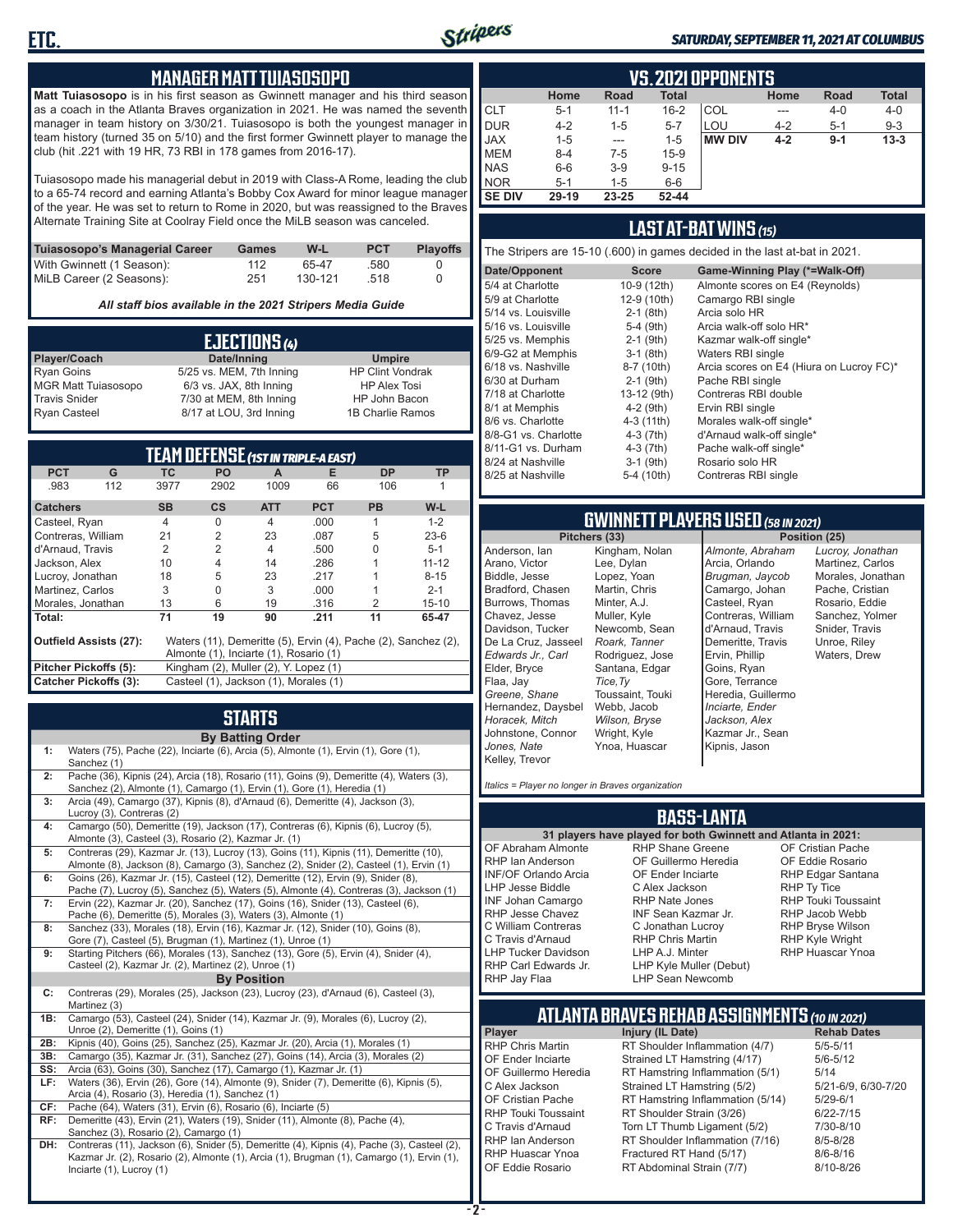

#### *SATURDAY, SEPTEMBER 11, 2021 AT COLUMBUS*

#### **51****CONNOR JOHNSTONE BIO ON PAGE 63 OF MEDIA GUIDE**

| <b>B/T:</b> | R/R | <b>BORN:</b> 10/4/94 in San Diego, CA (Age 26)                              |
|-------------|-----|-----------------------------------------------------------------------------|
| HT:         | 6-1 | <b>ACQUIRED:</b> Brayes' 21st round selection in the 2017 June draft out of |
| WT:         | 195 | Wake Forest University (Winston-Salem, NC)                                  |

*TONIGHT'S START:* Johnstone makes his 30th appearance and 15th start of the year in game five of a six-game series at Columbus ... It is his 42nd career appearance (19th start) with Gwinnett since 2018 (7-6, 4.90 ERA, 1.19 WHIP, .257 BAA) ... All-time as a starter, is 6-10 with a 4.67 ERA, 1.23 WHIP, and .269 BAA in 36 outings.

2021 SEASON: Was part of Gwinnett's Opening Night roster for the second time in his career (also in 2019) ... Made his season debut in relief on 5/4 at Charlotte, pitching 3.0 scoreless, one-hit innings (0 BB, 1 SO) ... Allowed one hit over 5.0 IP for the win in his first start of the year on 5/8 at Charlotte ... Opened the season with 8.0 scoreless innings (2 H, 0 BB, 6 SO) over his first two outings ... On 6/10 at Memphis, tossed 2.0 innings as the first of six pitchers to combine on a two-hit shutout (11-0 win) ... After making starts in 10 of 11 outings from 5/8-6/23 (1-6, 7.31 ERA), returned to a regular relief role on 6/27 ... Overall as a reliever, is 2-0 with a 2.45 ERA (5 ER in 15.2 IP), 0.73 WHIP, and .169 BAA in 15 outings.

*2020 SEASON:* Despite being selected as a non-roster invitee to Atlanta Braves Spring Training for the first time in his career, he was not included on the Braves' 60 man player pool in June and did not play.

*LOCAL PRODUCT:* Played baseball at Roswell High School, approximately 25 miles west of Coolray Field ... Named First Team All-Region in 2012 (1.97 ERA).

*CAREER ACCOLADES:* **2018:** In his first full season, went 3-3 with a 3.30 ERA, .238 BAA, 1.20 WHIP, and two saves in 30 games (12 starts) between Advanced-A Florida, Double-A Mississippi, and Triple-A Gwinnett ... Went 2-0 with a 4.50 ERA in five games (4 starts) during his Triple-A debut ... **2019:** Went 7-4 with a 4.24 ERA and one save in 35 games (7 starts) between Mississippi and Gwinnett ... Played for Scottsdale of the Arizona Fall League (2-3, 3.27 ERA in 6 starts).

|              | <b>IOHNSTONE'S OVERALL STATS</b> |           |            |       |           |           |           |            |             |  |  |  |  |
|--------------|----------------------------------|-----------|------------|-------|-----------|-----------|-----------|------------|-------------|--|--|--|--|
| Year         | Team                             | W-L       | <b>ERA</b> | G/GS  | <b>HR</b> | <b>BB</b> | <b>SO</b> | <b>BAA</b> | <b>WHIP</b> |  |  |  |  |
|              | 2021 Gwinnett (AAA)              | $3-6$     | 5.03       | 29/14 | 13        |           | 41        | .251       | 1.05        |  |  |  |  |
| MiLB Career: |                                  | $14 - 14$ | 4.15       | 97/36 | 29        | 61        | 181       | .263       | 1.26        |  |  |  |  |
| MLB Career:  |                                  | ი-ი       | ---        | 0/0   |           |           |           | ---        |             |  |  |  |  |

| <b>JOHNSTONE'S 2021 SPLITS (WITH GWINNETT)</b> |                     |              |                     |  |  |  |  |  |  |  |
|------------------------------------------------|---------------------|--------------|---------------------|--|--|--|--|--|--|--|
| Home:                                          | 1-4, 7.42 ERA (13G) | <b>Road:</b> | 2-2, 2.78 ERA (16G) |  |  |  |  |  |  |  |
| Day:                                           | 1-1, 4.73 ERA (7G)  | Niaht:       | 2-5, 5.11 ERA (22G) |  |  |  |  |  |  |  |
| Starter:                                       | 1-6, 6.42 ERA (14G) | Reliever:    | 2-0, 2.45 ERA (15G) |  |  |  |  |  |  |  |
| Vs. LHB:                                       | .306 BAA, 7 HR      | Vs. RHB:     | .212 BAA, 6 HR      |  |  |  |  |  |  |  |

|                  | <b>JOHNSTONE VS. COLUMBUS</b>                        |      |  |  |                       |  |  |  |  |  |  |  |  |  |
|------------------|------------------------------------------------------|------|--|--|-----------------------|--|--|--|--|--|--|--|--|--|
|                  | W-L<br>ΗR<br>GS<br>ER<br><b>ERA</b><br>BB<br>IP<br>G |      |  |  |                       |  |  |  |  |  |  |  |  |  |
| 2018:            | $0 - 0$                                              | 6.00 |  |  | 3.0                   |  |  |  |  |  |  |  |  |  |
| 2019:            |                                                      |      |  |  | Did Not Face Columbus |  |  |  |  |  |  |  |  |  |
| 2021:            | $0 - 0$                                              |      |  |  | 00                    |  |  |  |  |  |  |  |  |  |
| <b>I</b> Career: | 0-0                                                  | 6.00 |  |  | 3.0                   |  |  |  |  |  |  |  |  |  |

| <b>JOHNSTONE'S HIGHS &amp; LOWS</b> |                             |                                    |  |  |  |  |  |  |  |
|-------------------------------------|-----------------------------|------------------------------------|--|--|--|--|--|--|--|
|                                     | <b>Season</b>               | Career (MiLB and MLB)              |  |  |  |  |  |  |  |
| IP:                                 | 5.0 (2x, last: 5/22 at NAS) | 7.0 (8/17/18, FLA at LAK)          |  |  |  |  |  |  |  |
| so:                                 | 5 (5/8 at CLT)              | 6 (3x, last: 8/18/19, MIS vs. PNS) |  |  |  |  |  |  |  |
| BB:                                 | 2 (7/3 at DUR)              | 3 (3x, last: 8/18/19, MIS vs. PNS) |  |  |  |  |  |  |  |
| Iн:                                 | 8 (6/4 vs. JAX)             | 11 (8/13/19, MIS vs. BIR)          |  |  |  |  |  |  |  |
| IER:                                | 5 (3x, last: 6/23 at NOR)   | 6 (8/13/19, MIS vs. BIR)           |  |  |  |  |  |  |  |
| Low-Hit CG:                         |                             | None                               |  |  |  |  |  |  |  |
| Low-ER CG:                          |                             | None                               |  |  |  |  |  |  |  |

|            | JOHNSTONE'S 2021 STARTS (ALL LEVELS) |               |     |   |               |           |           |           |           |           |                           |           |                                                |
|------------|--------------------------------------|---------------|-----|---|---------------|-----------|-----------|-----------|-----------|-----------|---------------------------|-----------|------------------------------------------------|
| Team       | Date/Opp.                            | <b>Result</b> | IP  | н | R             | <b>ER</b> | <b>HR</b> | <b>BB</b> | <b>SO</b> | NP-S      | Opp. Starter              | Final     | <b>Notes</b>                                   |
| GWN        | 5/8 at CLT                           | W. 1-0        | 5.0 |   | 0             |           | $\Omega$  |           | 5         | 58-37     | Matt Tomshaw              | W. 7-3    | Faced minimum through 5.0 innings.             |
| GWN        | 5/13 vs. LOU                         | L. 1-1        | 4.0 | 5 | 5             | 5         | 2         |           | 3         | 63-43     | <b>Vladimir Gutierrez</b> | $.7-8$    | First career Triple-A loss (had been 5-0).     |
| GWN        | 5/22 at NAS                          | $L. 1-2$      | 5.0 | 4 | $\mathcal{P}$ | 2         |           |           | 3         | 54-38     | Zack Godlev               | $-.1 - 2$ | Both runs scored on Jace Peterson homer.       |
| GWN        | 5/29 vs. MEM                         | $L. 1-3$      | 4.0 | 5 | 5             | 5         |           |           | 3         | 66-45     | <b>Andrew Miller</b>      | $L.3-8$   | Streak of 19.1 IP without a walk ended in 2nd. |
| GWN        | $6/4$ vs. JAX                        | L. 1-4        | 2.0 | 8 | 4             |           | 0         |           |           | 39-28     | <b>Braxton Garrett</b>    | $L.0 - 5$ | Shortest start since 7/6/17 (with Danville).   |
| GWN        | 6/10 at MEM                          | <b>ND</b>     | 2.0 | 0 | 0             | $\Omega$  | 0         |           |           | $27-19$   | <b>Thomas Parsons</b>     | W. 11-0   | Combined with 5 pitchers on 2-hit shutout.     |
| GWN        | 6/13 at MEM                          | <b>ND</b>     | 2.0 | 3 |               |           | 0         |           |           | $26 - 20$ | Bernardo Flores Jr.       | -. 6-7    | Second spot start in a four-day span.          |
| GWN        | 6/16 vs. NAS                         | <b>ND</b>     | 2.0 | っ |               |           |           |           | 2         | $27-18$   | Thomas Jankins            | W. 9-3    | Third spot start in a seven-day span.          |
| <b>GWN</b> | 6/20 vs. NAS                         | $L. 1-5$      | 2.0 | 4 | 3             | 3         |           |           |           | 34-23     | Angel Perdomo             | $L. 2-6$  | Fourth spot start in an 11-day span.           |
| GWN        | 6/23-G2 at NOR                       | L. 1-6        | 2.2 |   | 5             | 5         |           |           | 2         | 49-34     | Manny Barreda             | L. 2-5    | Yielded back-to-back solo HRs in first inning. |
| GWN        | 7/31 at MEM                          | <b>ND</b>     | 2.0 |   | $\Omega$      | $\Omega$  | 0         |           |           | $27-15$   | Johan Oviedo              | W. 2-1    | Third scoreless spot start this year.          |
| GWN        | 8/29 at NAS                          | <b>ND</b>     | 2.0 |   |               |           |           |           |           | $30 - 21$ | Patrick Weigel            | $L. 2-3$  | Lone run allowed reached on throwing error.    |
| GWN        | 9/2 vs. MEM                          | <b>ND</b>     | 2.0 | 3 |               |           |           |           |           | 42-26     | <b>Austin Warner</b>      | $L. 2-3$  | Pair of runs scored on Yepez 1st inn. homer.   |
| <b>GWN</b> | 9/5 vs. MEM                          | <b>ND</b>     | 4.0 |   |               |           |           |           |           | 41-30     | T.J. Zeuch                | L. 3-4    | Lone run scored on Capel solo homer.           |

|                     | <b>STRIPERS STARTING PITCHERS (14 IN 2021)</b> |            |           |          |          |                             |                            |                                                     |  |  |  |  |  |
|---------------------|------------------------------------------------|------------|-----------|----------|----------|-----------------------------|----------------------------|-----------------------------------------------------|--|--|--|--|--|
| <b>Pitcher</b>      | W-L                                            | <b>ERA</b> | <b>GS</b> | QS       |          | <b>Team W-L Run Support</b> | <b>Last Gwinnett Start</b> | <b>Final Line</b>                                   |  |  |  |  |  |
| Anderson, Ian       | $0 - 0$                                        | 3.68       | 4         |          | $3-1$    | 1.75 RPG (7 Tot.)           | 8/24 at NAS (ND)           | 5.0 IP, 3 H, 1 R, 1 ER, 2 BB, 9 SO (90p/54s)        |  |  |  |  |  |
| Burrows, Thomas     | $0 - 0$                                        | 0.00       |           |          | $1 - 0$  | $0.00$ RPG $(0$ Tot.)       | 7/21-G1 vs. NOR (ND)       | 1.0 IP, 0 H, 1 R, 0 ER, 3 BB, 2 SO (32p/13s)        |  |  |  |  |  |
| Davidson, Tucker    | $2 - 1$                                        | 0.90       | 3         | 3        | $2 - 1$  | 5.33 RPG (16 Tot.)          | 5/23 at NAS (L)            | 6.0 IP, 1 H, 1 R, 1 ER, 1 BB, 9 SO, 1 HR (82p/51s)  |  |  |  |  |  |
| De La Cruz, Jasseel | $0 - 3$                                        | 7.02       | 15        |          | $8 - 7$  | 2.27 RPG (34 Tot.)          | 8/14 vs. DUR (L)           | 0.0 IP, 3 H, 3 R, 3 ER, 1 BB, 0 SO, 1 WP (19p/10s)  |  |  |  |  |  |
| Elder, Brvce        | $2 - 1$                                        | 2.78       | 4         |          | $3 - 1$  | 2.25 RPG (9 Tot.)           | 9/9 at COL (W)             | 7.0 IP, 1 H, 0 R, 2 BB, 7 SO (99p/61s)              |  |  |  |  |  |
| Johnstone, Connor   | $1 - 6$                                        | 6.42       | 14        | $\Omega$ | $4 - 10$ | 1.79 RPG (25 Tot.)          | 9/5 vs. MEM (ND)           | 4.0 IP, 2 H, 1 R, 1 ER, 0 BB, 2 SO, 1 HR (41p/30s)  |  |  |  |  |  |
| Kingham, Nolan      | $0 - 4$                                        | 8.89       | 6         | $\Omega$ | $2 - 4$  | 1.33 RPG (8 Tot.)           | 8/15 vs. DUR (L)           | 5.0 IP, 9 H, 6 R, 6 ER, 2 BB, 3 SO, 1 HR (93p/56s)  |  |  |  |  |  |
| Muller, Kyle        | $4 - 2$                                        | 3.08       | 13        | 5.       | $11 - 2$ | 3.92 RPG (51 Tot.)          | 9/7 at COL (W)             | 5.0 IP, 5 H, 2 R, 2 ER, 4 BB, 5 SO (89p/52s)        |  |  |  |  |  |
| Roark, Tanner       | $0-0$                                          | 0.00       | 3         | $\Omega$ | $2 - 1$  | 2.67 RPG (8 Tot.)           | 8/22 at LOU (ND)           | 2.0 IP, 2 H, 0 R, 2 BB, 1 SO, 1 WP (32p/17s)        |  |  |  |  |  |
| Rodriguez, Jose     | $6 - 3$                                        | 4.70       | 14        |          | $8-6$    | 3.00 RPG (42 Tot.)          | 9/10 at COL (W)            | 5.0 IP, 4 H, 1 R, 1 ER, 2 BB, 4 SO, 1 HB (71p/47s)  |  |  |  |  |  |
| Toussaint. Touki    | $2 - 1$                                        | 4.32       | 4         | 2        | $2 - 2$  | 3.50 RPG (14 Tot.)          | 7/13 at CLT (W)            | 6.0 IP, 3 H, 2 R, 2 ER, 3 BB, 7 SO, 1 HR (89p/54s)  |  |  |  |  |  |
| Wilson, Bryse       | $4 - 2$                                        | 4.47       | 9         | 3        | $6 - 3$  | 3.00 RPG (27 Tot.)          | 7/7 vs. NAS (ND)           | 5.0 IP, 8 H, 5 R, 5 ER, 2 BB, 2 SO, 2 HR (81p/50s)  |  |  |  |  |  |
| Wright, Kyle        | $7-5$                                          | 3.47       | 20        | 8        | $11 - 9$ | 2.55 RPG (51 Tot.)          | 9/8 at COL (W)             | 7.0 IP, 2 H, 1 R, 1 ER, 1 BB, 10 SO, 1 HR (96p/66s) |  |  |  |  |  |
| Ynoa, Huascar       | $0 - 0$                                        | 4.32       |           | $\Omega$ | $2 - 0$  | 2.50 RPG (5 Tot.)           | 8/11-G2 vs. DUR (ND)       | 4.2 IP, 4 H, 3 R, 3 ER, 4 BB, 7 SO, 1 WP (83p/51s)  |  |  |  |  |  |
| Total:              | 28-28                                          | 4.42       | 112       | 24       | 65-47    | 2.65 RPG (297 Tot.)         |                            |                                                     |  |  |  |  |  |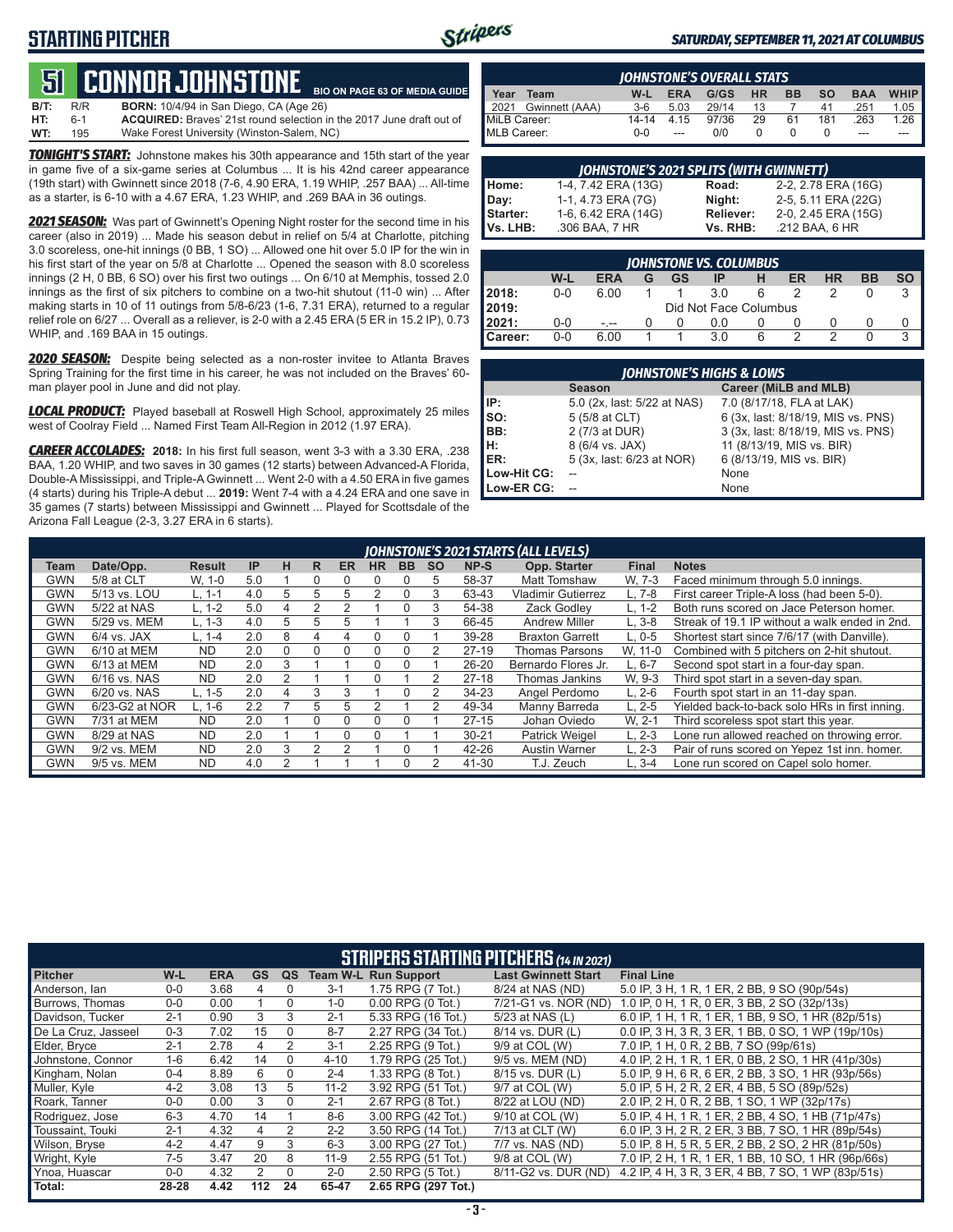### **BULLPEN**



#### *SATURDAY, SEPTEMBER 11, 2021 AT COLUMBUS*

| <b>STRIPERS PITCHING BREAKDOWN</b>                                               |                                                                              |      |       |     |     |     |     |      |     |  |  |  |
|----------------------------------------------------------------------------------|------------------------------------------------------------------------------|------|-------|-----|-----|-----|-----|------|-----|--|--|--|
| <b>BB</b><br><b>SO</b><br><b>BAA</b><br>W-L<br>HR<br><b>ERA</b><br>ER<br>ΙP<br>R |                                                                              |      |       |     |     |     |     |      |     |  |  |  |
| Starters:                                                                        | 28-28                                                                        | 442  | 492.1 | 260 | 242 | 62  | 190 | 485  | 249 |  |  |  |
| Relievers:                                                                       | $37-19$                                                                      | 3.18 | 475.0 | 187 | 168 | 51  | 188 | 554  |     |  |  |  |
| l Total:                                                                         | 65-47                                                                        | 381  | 967.1 | 447 | 410 | 113 | 378 | 1039 |     |  |  |  |
|                                                                                  | <b>Saves/Opp: 29/45 (64.4%) Holds: 50</b><br><b>IR/Scored: 85/27 (31.8%)</b> |      |       |     |     |     |     |      |     |  |  |  |

|            | <b>PITCHING BY MONTH</b>                                                                |      |       |     |     |    |     |     |      |  |  |  |  |  |
|------------|-----------------------------------------------------------------------------------------|------|-------|-----|-----|----|-----|-----|------|--|--|--|--|--|
|            | <b>BAA</b><br><b>HR</b><br><b>SO</b><br><b>ERA</b><br><b>BB</b><br>W-L<br>ER<br>IP<br>R |      |       |     |     |    |     |     |      |  |  |  |  |  |
| May:       | 14-10                                                                                   | 3.50 | 211.0 | 90  | 82  | 28 | 65  | 240 | .222 |  |  |  |  |  |
| June:      | $9 - 16$                                                                                | 4.55 | 213.2 | 115 | 108 | 26 | 94  | 223 | .263 |  |  |  |  |  |
| July:      | $17 - 11$                                                                               | 4.50 | 242.0 | 131 | 121 | 37 | 100 | 261 | .240 |  |  |  |  |  |
| August:    | 18-7                                                                                    | 2.99 | 216.2 | 81  | 72  | 15 | 90  | 223 | .214 |  |  |  |  |  |
| September: | 7-3                                                                                     | 2.89 | 84.0  | 30  | 27  |    | 29  | 92  | .218 |  |  |  |  |  |

|                     | <b>RELIEF SUMMARY (CURRENT STRIPERS ONLY, GWINNETT STATS ONLY)</b> |            |    |    |      |        |              |                    |                                                          |                         |  |  |  |
|---------------------|--------------------------------------------------------------------|------------|----|----|------|--------|--------------|--------------------|----------------------------------------------------------|-------------------------|--|--|--|
| <b>Pitcher</b>      | W-L                                                                | <b>ERA</b> | G  | GF | HLD. | SV/OPP | <b>IR/RS</b> | <b>Last Outing</b> | <b>Last Final Line</b>                                   | <b>Scoreless Streak</b> |  |  |  |
| Arano, Victor       | 1-2                                                                | 2.57       | 31 |    |      | 2/4    | 6/1          | 9/10 at COL        | Hold, 1.2 IP, 0 H, 0 R, 0 BB, 2 SO, 1 WP (20p/13s)       | 3G (3.2 IP)             |  |  |  |
| Biddle, Jesse (L)   | 1-1                                                                | 2.60       | 28 | 3  |      | 1/2    | 9/3          | 9/10 at COL        | Hold, 0.1 IP, 0 H, 1 R, 1 ER, 2 BB, 0 SO, 1 HB (24p/10s) | -1G                     |  |  |  |
| Bradford, Chasen    | $4 - 0$                                                            | 3.66       | 32 |    |      | 0/1    | 4/4          | 9/7 at COL         | 2.0 IP, 3 H, 0 R, 1 BB, 4 SO (37p/26s)                   | 5G (7.1 IP)             |  |  |  |
| Burrows, Thomas (L) | $3 - 1$                                                            | 3.10       | 30 |    |      | 0/1    | 18/6         | 9/9 at COL         | Hold, 1.0 IP, 0 H, 0 R, 1 BB, 1 SO (19p/11s)             | 1G (1.0 IP)             |  |  |  |
| De La Cruz, Jasseel | $1 - 0$                                                            | .93        |    |    |      | 0/0    | 0/0          | 7/10 vs. NAS       | 3.0 IP, 0 H, 0 R, 3 BB, 3 SO (49p/28s)                   | 2G (4.0 IP)             |  |  |  |
| Flaa, Jay           | 1-2                                                                | 6.41       | 26 |    |      | 1/1    | 2/0          | 9/5 vs. MEM        | Loss, 1.0 IP, 2 H, 2 R, 2 ER, 0 BB, 2 SO, 1 HR (21p/12s) | $-2G$                   |  |  |  |
| Johnstone, Connor   | $2 - 0$                                                            | 2.45       | 15 |    |      | 0/0    | 12/5         | 8/22 at LOU        | $0.1$ IP, 0 H, 0 R, 0 BB, 0 SO (3p/2s)                   | 1G (0.1 IP)             |  |  |  |
| Kelley, Trevor      | $2 - 3$                                                            | .77        | 32 |    |      | 2/4    | 12/2         | 9/10 at COL        | 1.0 IP, 2 H, 1 R, 1 ER, 1 BB, 0 SO (21p/13s)             | $-1G$                   |  |  |  |
| Lee, Dylan (L)      | $5-1$                                                              | .61        | 33 |    | ൳    | 1/2    | 6/0          | 9/10 at COL        | 1.0 IP, 1 H, 0 R, 1 BB, 3 SO (20p/13s)                   | 1G (1.0 IP)             |  |  |  |
| Lopez, Yoan         | $3-2$                                                              | 3.14       | 28 |    |      | 2/4    | 4/2          | 9/9 at COL         | Save, 1.0 IP, 0 H, 0 R, 2 SO (9p/7s)                     | 4G (4.0 IP)             |  |  |  |
| Rodriguez, Jose     | 0-0                                                                | 3.60       |    |    |      | 0/0    | 0/0          | 5/26 vs. MEM       | 1.0 IP, 2 H, 1 R, 1 ER, 0 BB, 1 SO, 1 HR (13p/10s)       | $-2G$                   |  |  |  |

| SCORELESS INNINGS STREAKS (15-PLUS INNINGS) |         |                |                  |  |  |  |  |  |  |  |  |
|---------------------------------------------|---------|----------------|------------------|--|--|--|--|--|--|--|--|
| <b>Pitcher</b>                              | Length  | <b>Dates</b>   | <b>Stats</b>     |  |  |  |  |  |  |  |  |
| Bradford, C.                                | 16.0 IP | 5/7-6/13 (10G) | 6 H, 3 BB, 12 SO |  |  |  |  |  |  |  |  |

| ' PITCHER AWARDS & HONORS |                                     |                         |  |  |  |  |  |  |  |  |
|---------------------------|-------------------------------------|-------------------------|--|--|--|--|--|--|--|--|
| <b>Pitcher</b>            | <b>Award/Date</b>                   | <b>Stats</b>            |  |  |  |  |  |  |  |  |
| Wilson, B.                | AAA East Pitcher of Week (6/28-7/4) | 0-0, 7.0 IP, 0 ER, 7 SO |  |  |  |  |  |  |  |  |

### **54 VICTOR ARANO** *- RHP - 26 YRS - COSAMALOAPAN, MEXICO*

- **• 2021 with GWN: Is 1-1 with 0.98 ERA (2 ER in 18.1 IP), 1 SV, and .121 BAA (7 H, 7 BB, 24 SO) in 15G since 7/15** ... **5/14 vs. LOU:** Earned GWN's first save of 2021 (1.0 IP, 1 H in 2-1 win) ... **8/1 at MEM:** Earned first win (2.0 IP, 2 H, 0 R, 1 SO in 4-2 win).
- **• 2021 with ATL:** Recalled on 5/8, but did not pitch ... Optioned on 5/10 ... DFA'd and outrighted to Gwinnett on 6/6.
- **• 2020:** Was a member of Philadelphia's 60-man player pool, but spent the entire year at the Alternate Site in Lehigh Valley ... DFA'd by the Phillies on 1/18.
- **• 2019:** Limited to just 6G with Triple-A Lehigh Valley (2-0, 0.00 ERA in 3G) and Philadelphia (1-0, 3.86 ERA in 3G) ... Was on injured list from 4/20-end of season (right elbow inflammation).
- **• Acquired:** Claimed off waivers from Philadelphia (1/22/21) ... Originally signed by the Los Angeles Dodgers as a non-drafted free agent (4/4/13).
- **• MLB Career:** 3-2, 2.65 ERA, .224 BAA, 3 SV in 73G with Philadelphia (2017-19).

### **48 JESSE BIDDLE** *- LHP - 29 YRS - PHILADELPHIA, PA*

- **• 2021 with GWN: 6/23-8/21:** Went 0-0 with 0.60 ERA (1 ER in 15.0 IP) and .236 BAA (13 H, 9 BB, 29 SO) in 15G ... **9/1 vs. MEM:** Earned first win (1.0 IP, 1 H, 0 R, 0 BB, 2 SO in 3-2 victory) ... **9/3 vs. MEM:** Earned first save (2.0 IP, 3 H, 1 ER, 1 BB, 1 SO in 5-3 win).
- **• GWN Career:** 2-1, 2.08 ERA (9 ER in 39.0 IP), 2 SV (2-for-4) in 35G since 2018. **• 2021 with ATL:** Had his contract selected on 4/17, pitched in 8G with the Braves
- (0-0, 8.44 ERA, 10 ER in 10.2 IP) ... DFA'd on 5/17, outrighted to Gwinnett on 5/19. **• Spring Training:** 0-0, 3.00 ERA, .257 BAA, 2 SV in 9G with Cincinnati ... Released on 3/26 after re-signing as MiLB FA on 12/11/20.
- **• 2020:** Opened the year at Cincinnati's Alternate Training Site ... Contract selected on 8/25 (0-0, 0.00 ERA, 0 ER in 0.2 IP in 1G) ... Placed on 10-day injured list on 8/29 (left shoulder impingement) and missed the remainder of the year.
- **• Acquired:** MiLB FA (4/2/21) ... Originally Philadelphia's 1st-round pick (27th overall) in 2010 out of Germantown Friends High School (Philadelphia, PA).
- **• MLB Career:** 6-2, 5.07 ERA, .261 BAA, 1 SV in 99G with ATL (2018-19, 2021), SEA (2019), TEX (2019), CIN (2020).

### **28 CHASEN BRADFORD** *- RHP - 32 YRS - LAS VEGAS, NV*

- **• 2021 with GWN: In 5G since 8/20, has a 0.00 ERA (0 ER in 7.1 IP) despite a .333 BAA (10 H, 1 BB, 7 SO)** ... **All 4 of his wins (4-0) have been 2.0-IP outings:** 5/15 vs. LOU (1 H, 0 R, 2 SO), 6/16 vs. NAS (3 H, 1 ER, 3 SO), 6/24 at NOR (0 H, 0 R, 1 BB, 3 SO), and 7/31 at MEM (2.0 IP, 1 H, 1 ER, 1 SO) ... **5/7-6/13:** Posted team-best 16.0-IP scoreless streak over 10G (6 H, 3 BB, 12 SO).
- **• 2020:** Re-signed by Seattle to an MiLB deal on 1/15, but was not included on the Mariners' 60-man player pool ... Did not play.
- **• 2019:** Split time between Seattle (0-0, 4.86 ERA, 1 SV in 12G) and Triple-A Tacoma (0-0, 6.75 ERA, 1 SV in 5G).
- **• Acquired:** MiLB FA (3/15/21) ... Originally the New York Mets' 35th round pick in 2011 out of the University of Central Florida.
- **• MLB Career:** 7-0, 3.89 ERA, .253 BAA, 1 SV in 86G with NYM, SEA (2017-19).

### **49 THOMAS BURROWS** *- LHP - 26 YRS - FLORENCE, AL*

- **• 2021 with GWN: 6/20-8/17:** Went 2-0 with a 0.84 ERA (2 ER in 21.1 IP), 1.17 WHIP, and .139 BAA (10 H, 15 BB, 31 SO) in 16G (1 start) ... **7/21-G2 vs. NOR:** Made the first start of his pro career (ND, 1.0 IP, 0 H, 1 R, 0 ER, 3 BB, 2 SO) ... **8/17 at LOU:** Improved to 3-0 (1.2 IP, 1 H, 0 R, 1 BB, 1 SO) in 4-2 win.
- **• GWN Career:** 4-2, 3.82 ERA, .201 BAA, 6 SV (6-for-8) in 58G (1 start) since 2019.
- **• 2020:** Was an NRI to Spring Training, but not included on 60-man player pool.
- **• 2019:** Went 2-4 with a 4.42 ERA, .221 BAA, and 7 saves (7-for-9) in 43G between Double-A Mississippi and Gwinnett ... Stranded 16 of 17 inherited runners with the Stripers (94.1%) ... Won Atlanta's Bill Lucas Award for community service.
- **• Acquired:** Via trade with Seattle (1/11/17) ... Originally the Mariners' 4th-round pick in 2016 out of the University of Alabama.

# **45 JAY FLAA** *- RHP - 29 YRS - BISMARCK, ND*

- **• 2021 with GWN: 5/13-6/24:** Did not allow an ER over his first 10G (1 R in 11.0 IP, 7 H, 9 BB, 15 SO, .171 BAA) ... **7/18 at CLT:** Earned his first save with GWN, tossing 1.0 IP (1 H, 1 ER, 0 BB, 2 SO) in a come-from-behind 13-12 victory ... **8/3 vs. CLT:** Earned first win with GWN (1.0 IP, 1 H, 0 R, 1 BB, 1 SO in 4-2 win).
- **• 2021 with ATL:** From 5/23-5/30, went 0-0 with a 27.00 ERA (4 ER in 1.1 IP) in 1G ... Outrighted to Gwinnett on 7/13.
- **• 2021 with BAL:** Selected by Baltimore on 4/26 and made his MLB debut on 4/27 vs. the NY Yankees (1.1 IP, 2 BB, 1 SO, struck out Aaron Judge) ... Optioned on 4/28, appeared in 1G with Triple-A Norfolk (0-0, 16.20) ... DFA'd on 5/8.
- **• Spring Training:** 0-0, 3.38 ERA, .200 BAA, 0 SV in 3G with Baltimore.
- **• 2020:** Was not on Baltimore's 60-man player pool, did not play.
- **• 2019:** Went 2-5 with a 4.69 ERA, .256 BAA, and 5 SV in 40G (3 starts) between Double-A Bowie and Norfolk (2-3, 5.24 ERA, 4 SV in 29G during Triple-A debut).
- **• Acquired:** Claimed off waivers from Baltimore (5/11/21) ... Originally the Orioles' 6th-round pick in 2015 out of North Dakota State University (Fargo, ND).
- **• MLB Career:** 0-0, 13.50 ERA, .300 BAA in 2G with Baltimore, Atlanta (2021).

### **51 CONNOR JOHNSTONE** *- RHP - 26 YRS - SAN DIEGO, CA*

- **• 2021 with GWN: Is 2-0 with 2.45 ERA and .169 BAA in 15G in relief** (1-6, 6.42 ERA, .291 BAA in 14 starts) ... **5/4-5/8:** Threw 8.0 scoreless IP over his first 2 outings, including a 5.0-inning spot start (win, 1 H, 0 BB, 5 SO) on 5/8 at CLT ... **7/15-8/5:** Went 2-0 with 1.59 ERA (2 ER in 11.1 IP) and .158 BAA in 8G (1GS).
- **• GWN Career:** 7-6, 4.93 ERA, .259 BAA, 0 SV in 39G (16 starts) since 2018.
- **• Spring Training:** 0-1, 4.76 ERA, .273 BAA, 1 SV in 6G with Atlanta (NRI).
- **• 2020:** Was an NRI to Braves Spring Training, but not on 60-man player pool.
- **• 2019:** With Double-A Mississippi and Gwinnett, went 7-4 with a 4.24 ERA, .296
	- BAA, and 1 SV in 35G (7 starts) ... His 7 wins ranked T-8th in the Braves org.
- **• Acquired:** Braves 21st-round pick in 2017 out of Wake Forest University.
- **• Local Product:** Played baseball at Roswell High School (Roswell, GA).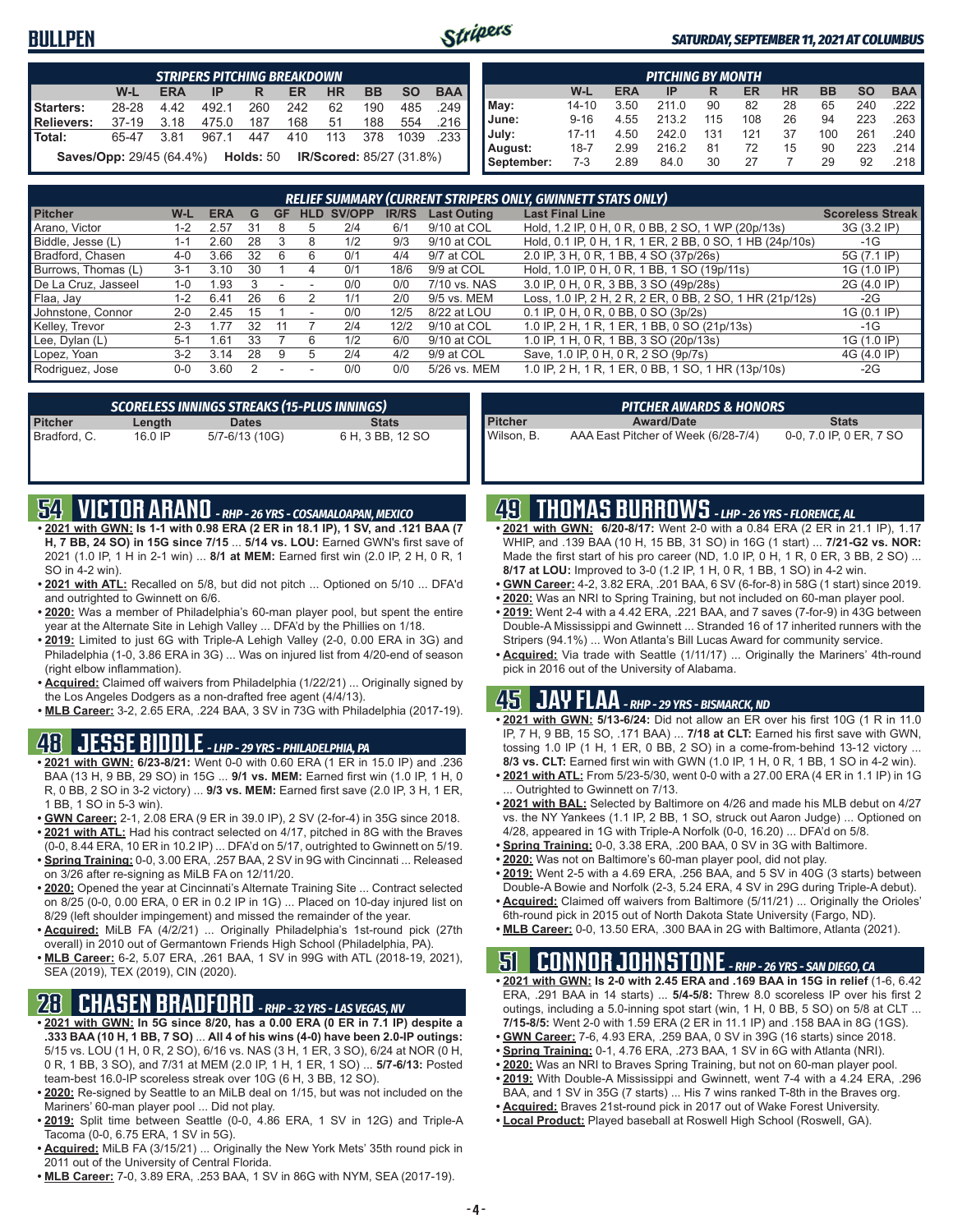### **BULLPEN**

# **43 TREVOR KELLEY** *- RHP - 27 YRS - PROVIDENCE, RI*

- **• 2021 with GWN: Is 2-1 with 0.95 ERA (3 R, 2 ER in 19.0 IP), 2 SV, .145 BAA (9 H, 8 BB, 26 SO) over 18G since 7/11** ... **5/12-6/27:** Allowed runs in just 2 of 13G for a 1.72 ERA (3 ER in 15.2 IP, 13 H, 6 BB, 15 SO, .241 BAA) ... **9/4 vs. MEM:** Earned first save (2.0 IP, 0 H, 0 R, 0 BB, 3 SO in 5-2 win).
- **• Spring Training:** Did not pitch in Chicago Cubs' MLB camp ... Released on 4/23. **• 2020:** Pitched in 4G with Philadelphia, going 0-0 with a 10.80 ERA ... Outrighted on 8/14 and spent the rest of the season at the Phillies Alternate Site.
- **• 2019:** In 52G with Triple-A Pawtucket, went 5-5 with a 1.79 ERA, .216 BAA, and 12 SV ... Was an International League Midseason and Postseason All-Star and a *Baseball America* Triple-A All-Star ... Led IL in appearances and was T-1st in saves ... Made MLB debut on 7/2 at Toronto and logged 10G with Boston (0-3, 8.64 ERA).
- **• Acquired:** MiLB FA (4/28/21) ... Originally Boston's 36th-round pick in 2015 out of the University of North Carolina at Chapel Hill.
- **• MLB Career:** 0-3, 9.26 ERA, .347 BAA, 0 SV in 14G with BOS (2019), PHI (2020).

### **58 DYLAN LEE** *- LHP - 27 YRS - DINUBA, CA*

- **• 2021 with GWN: Is 3-1 with 0.46 ERA (2 R, 1 ER in 19.2 IP), 1 SV, .159 BAA (11 H, 3 BB, 27 SO) in 16G since 7/18** ... **5/4 at CLT:** Earned the win in his Stripers' debut (2.0 IP, 1 H, 1 R, 0 ER, 0 BB, 3 SO in 10-9 win in 12 innings) ... **6/11 at MEM:** Recorded his first pro hit, a double (1-for-2, R) ... **5/26-7/9:** Had a 1.65 ERA (3 ER in 16.1 IP, 9 H, 2 BB, 12 SO) and .161 BAA over 12G ... **8/18 at LOU:** Earned his first save with the Stripers (1.0 IP, 0 H, 0 R, 0 BB, 1 SO in 4-1 win) ... **7/31-9/3:** Pitched 13.1 scoreless IP over 10G (4 H, 1 BB, 18 SO), going 2-0 with 1 SV.
- **• Spring Training:** 0-0, 0.00 ERA, 0 SV in 2G with Miami ... Released on 3/29.
- **• 2020:** Was a non-roster invite to Marlins Spring Training, but was not on Miami's 60-man player pool ... Did not play.
- **• 2019:** Logged 45G between Double-A Jacksonville (0-3, 1.91 ERA, .176 BAA, 13 SV in 32G) and Triple-A New Orleans (1-3, 4.71 ERA, .329 BAA, 0 SV in 13G).
- **• Acquired:** MiLB FA (4/15/21) ... Originally Miami's 10th-round pick in 2016 out of Cal State Fresno.

# **55 YOAN LOPEZ** *- RHP - 28 YRS - NUEVA GERONA, CUBA*

- **• 2021 with GWN:** Has a pair of wins in extra innings, 6/9-G2 at MEM (1.0 IP, 1 H, 0 R in 3-1 win in 8 innings) and 6/18 vs. NAS (1.0 IP, 2 H, 1 R, 0 ER, 1 SO in 8-7 win in 10 innings) ... **7/18-8/21:** Went 1-0 with 0.82 ERA (1 ER in 11.0 IP) and .162 BAA (6 H, 4 BB, 13 SO) in 10G ... **8/11-G2 vs. DUR:** Tallied his first save with the Stripers (1.0 IP, H, 0 R, 3 BB, 2 SO), leaving bases loaded in 5-3 win.
- **• 2021 with ARI:** Began the season on Arizona's Opening Day roster ... In 2 stints, went 0-0 with a 6.57 ERA (9 ER in 12.1 IP) and 0 SV (0-for-3) in 13G ... DFA'd on 5/20, traded to Atlanta on 5/22 and optioned to Gwinnett.
- **• Spring Training:** 1-0, 4.91 ERA, .214 BAA, 0 SV in 8G with Arizona.
- **• 2020:** In 20G with Arizona, went 0-1 with a 5.95 ERA, .269 BAA, and 2 holds.
- **• 2019:** Set MLB career highs in G (70) and holds (21), going 2-7 with a 3.41 ERA, .232 BAA, and 1 SV (1-for-4) with the D-backs.
- **• Acquired:** Via trade with Arizona in exchange for CF Deivi Estrada (5/22/21) ... Originally signed by the D-backs as a NDFA out of Cuba (1/16/15).
- **• MLB Career:** 2-8, 4.25 ERA, .252 BAA, 1 SV in 113G with Arizona (2018-21).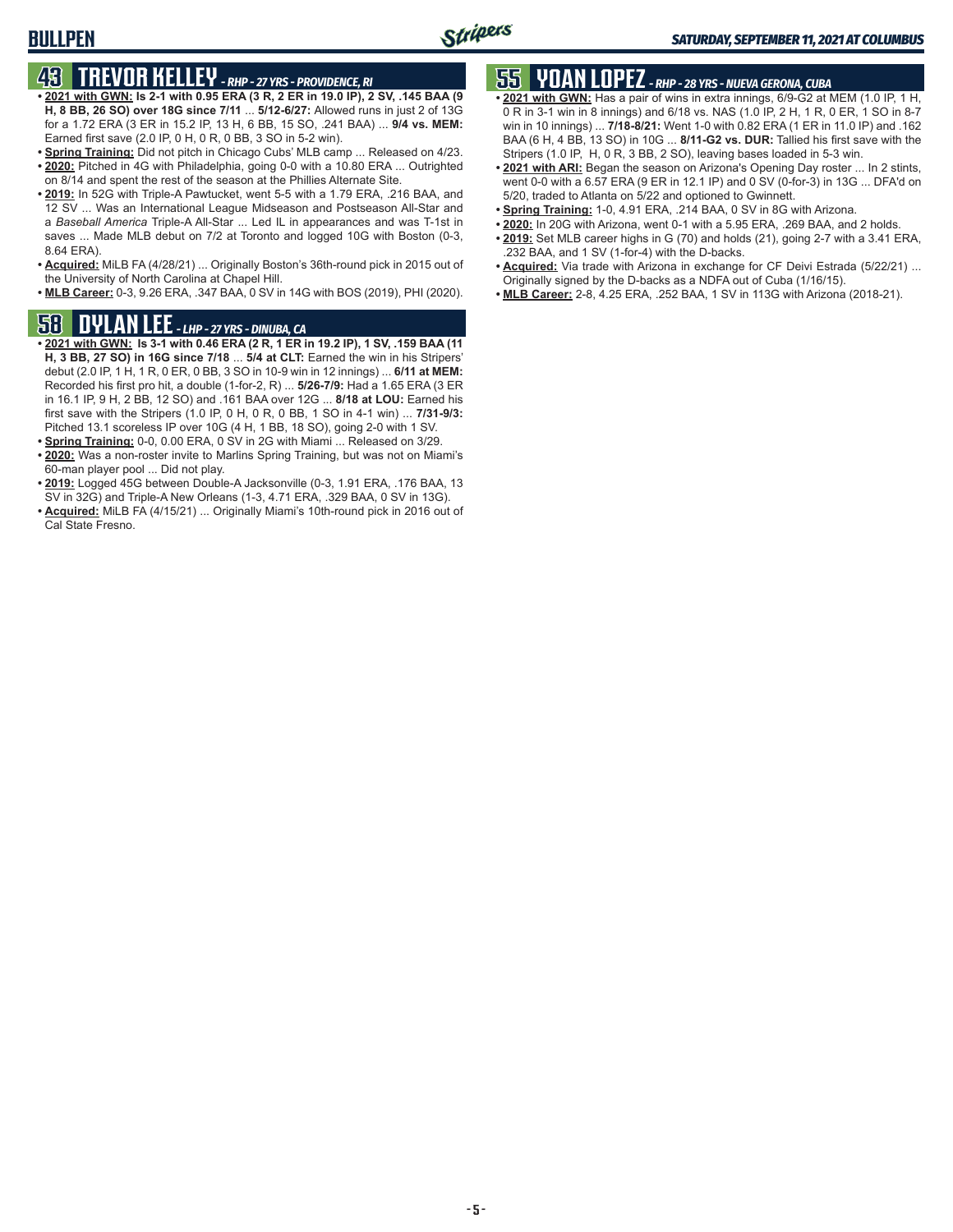# **BATTERS**

# **17 JOHAN CAMARGO** *- INF - 27 YRS - PANAMA CITY, PANAMA*

*SEASON WITH GWN:*.308, 15 HR, 55 RBI, 0 SB, .898 OPS *HIT STREAK:* -1G (0-4)

#### *9/10 at COL:* 0-4, R *SERIES:* .438 (7-16), 2 2B

- **• Leaderboard:** Entering 9/11, ranks among Triple-A East top 10 in batting (3rd, .308), OBP (4th, .384), runs (5th, 63), hits (T-5th, 105), total bases (T-6th, 175), and OPS (7th, .898).
- **• 2021 with GWN: 5/8 at CLT:** Notched first career multi-HR game (2-for-4, 2 HR, 2 RBI) ... **6/5 vs. JAX:** Started 5-4-3 triple play, GWN's first since 5/28/19 at TOL ... **7/18 at CLT:** Hit a 2-out, 2-run HR (#8) in 9th for a 12-11 lead (GWN had trailed 11-3) ... **7/30 at MEM:** Tallied season-high 4 RBI (2-for-4, 2B, HR #9) in 8-7 win ... **7/22-8/14:** Posted team-best 20G on-base streak (.347, 26-for-75, 4 2B, 2 3B, 2 HR, 14 R, 14 RBI, 6 BB, .924 OPS) ... **9/4 vs. MEM:** Matched season high with 4 RBI (2-for-3, HR #15) in 5-2 victory ... **9/4-9/9:** Posted 5-straight multi-hit games (.579, 11-for-19, 2 2B, 1 HR, 1 R, 5 RBI, 1.442 OPS).
- **• Gwinnett Career:** Has hits in 109 of 147G (74.1%) since 2017, batting .323 (181 for-561, 36 2B, 4 3B, 24 HR, 96 R, 97 RBI, 1 SB, .918 OPS).
- **• 2021 with ATL:** In 6 stints with the Braves, batting .000 (0-for-16, 1 R) in 15G.
- **• 2020:** Made Braves' Opening Day roster and batted .200 (8 2B, 4 HR, 16 R, 9 RBI) in 35G ... Added to the NLCS roster in place of injured Adam Duvall prior to Game 2 and played in 4G (.250, 2-for-8, 1 2B, 1 RBI).
- **• Acquired:** NDFA (7/2/10) out of Panama City, Panama.
- **• MLB Career:** .257, 68 2B, 4 3B, 34 HR, 144 RBI, 2 SB in 364G with Atlanta (2017- 21) ... Played in 2018 and 2020 Postseasons (.087, 1 2B, 1 RBI in 8G).

### **9 RYAN CASTEEL** *- 1B/C - 30 YRS - CHATTANOOGA, TN*

*SEASON WITH GWN:*.234, 6 HR, 23 RBI, 0 SB, .749 OPS *HIT STREAK:* 1G (1-4) *9/10 at COL:*DNP *SERIES:* .250 (1-4), HR, RBI

- **• 2021 with GWN: 5/15-5/18:** Had 6 RBI in 3G span, including 5/15 vs. LOU (1 for-2, GW 3-run 2B, 3 RBI) and 5/16 vs. LOU (1-for-3, HR, 2 RBI) ... **6/2 vs. JAX:** Notched pinch-hit 2-run double ... **6/3 vs. JAX:** Hit pinch-hit 2-run HR (#2) ... **6/24 at NOR:** Crushed game-winning grand slam (#3) in 6-2 victory (1-for-4, 4 RBI), his 2nd career slam (first since 7/20/13 with Adv-A Modesto) ... **8/8-G2 vs. CLT:** Homered for the first time since 6/24 (#4), a decisive 2-run shot in 8-2 victory ... **9/9 at COL:** Blasted a solo HR (#6) for lone run in a 1-0 win.
- **• 2020:** Was not on the Braves' 60-man player pool ... Did not play.
- **• 2019:** Played 118G with Double-A Mississippi, batting .263 (21 2B, 2 3B, 21 HR, 73 RBI, .811 OPS) ... Ranked 2nd in the Southern League in homers and RBI, 3rd in slugging (.477) ... Was his 2nd career 20-homer season (hit 22 in 2013).
- **• Acquired:** MiLB FA (3/14/21) ... Originally Colorado's 17th-round pick in 2010 out of Cleveland State Community College (Cleveland, TN).

### **12 TRAVIS DEMERITTE** *- OF - 26 YRS - NEW YORK, NY*

*SEASON WITH GWN:*.302, 19 HR, 50 RBI, 7 SB, 1.021 OPS *HIT STREAK:* 1G (2-3)

- *9/10 at COL:*2-3, HR, R, 3 RBI, BB *SERIES:* .333 (5-15), 2B, 2 HR, 5 RBI **• 2021 with GWN: Since coming off the IL on 7/13, ranks T-6th in the Triple-A East in HR (13), batting .299 (40-for-134, 3 2B, 29 R, 35 RBI, 6 SB, .977 OPS) in 39G** ... **5/4 at CLT:** Tallied 5 RBI (3-for-6, HR) to set GWN Opening Night record ... **6/2-7/21:** Posted 10G hitting streak (.372, 16-for-43, 2 2B, 3 HR, 10 R, 8 RBI, 1.041 OPS) ... **6/10-7/10:** Was on the Injured List ... **7/17-7/25:** Hit 3 grand slams in 7G span (7/17 at CLT, 7/23 vs. NOR, 7/25 vs. NOR), raising his career total to 6 (4 with GWN) ... **7/18 at CLT:** Notched season-high 4 hits (4-for-5, 3 R, 2 RBI, SB)
- ... **7/27 at MEM:** Homered for 3rd straight game, GW solo blast (#12) in 1-0 win ... **8/21 at LOU:** Matched a season high with 4 hits (4-for-4, 3-run HR, 2 R, 4 RBI).
- **• Gwinnett Career:** Has reached base in 141 of 162G (87.0%) since 2019, batting .292 (161-for-551, 40 2B, 2 3B, 39 HR, 115 R, 123 RBI, 11 SB, .974 OPS).
- **• 2020:** Hit .172 with 1 2B, 4 RBI in 18G with Detroit ... DFA'd on 2/5/21.
- **• 2019:** Made his Triple-A debut with Gwinnett and was an IL All-Star (.286, 20 HR, 73 RBI, .944 OPS in 96G) ... Has 1 of the 9 20-HR seasons in GWN history ... Traded to Detroit on 7/31, made his MLB debut (.225, 3 HR, 10 RBI in 48G).
- **• Acquired:** Off Waivers from Detroit (2/12/21) ... Originally Texas' 1st-round pick (30th overall) in 2013 out of Winder-Barrow High School (Winder, GA).
- **• MLB Career:** .217, 8 2B, 2 3B, 3 HR, 14 RBI, 3 SB with Detroit (2019-20).

# **18 PHILLIP ERVIN** *- OF - 29 YRS - MOBILE, AL*

*SEASON WITH GWN:*.203, 7 HR, 26 RBI, 11 SB, .654 OPS *HIT STREAK:* 2G (2-8)

#### *9/10 at COL:*1-4, 2B *SERIES:* .250 (2-8), 2B

- **• 2021 with GWN: 6/2 vs. JAX:** Hit decisive 3-run HR (#1) and tallied season-high 4 RBI (1-for-4, R) ... **6/13 at MEM:** Belted game-tying 2-run HR (#2) with 2 outs in the 9th of an eventual 7-6 loss (1-for-3, 1 R, 2 RBI) ... **7/7 vs. NAS:** Clubbed game-tying 2-run pinch-hit HR (#5, 1-for-1, 2 RBI) ... **8/1 at MEM:** Lined GWRBI single with 2 outs in 9th inning in 4-2 win (1-for-2, RBI) ... **9/3 vs. MEM:** Launched 2nd pinch-hit homer of the year (solo, 1-for-1, 1 RBI).
- **• 2020:** Between Cincinnati and Seattle, hit .149 with 3 2B, 4 RBI, 1 SB in 37G ... DFA'd by the Reds (8/28), Mariners (12/16), and Chicago Cubs (2/20/21).
- **• Acquired:** Off waivers from the Chicago Cubs (2/22/21) ... Originally Cincinnati's 1st-round pick (27th overall) in 2013 out of Samford University (Homewood, AL).
- **• MLB Career:** .247, 26 2B, 8 3B, 17 HR, 68 RBI, 15 SB in 237G with CIN, SEA (2017-20) ... Tallied 7 of his 8 career triples in 2019 (ranked 7th in NL).

#### **7 MAIKEL FRANCO** *- INF - 29 YRS - AZUA, D.R. SEASON WITH GWN:*--- *HIT STREAK:* 0G (0-0)

- *9/10 at COL:*DNP *SERIES:* .--- (0-0) **• 2021 with GWN:** Joined the Stripers on 9/8 ... Will make his Braves org. debut.
- **• 2021 with BAL:** Signed a MLB deal on 3/16 ... Hit .210 (22 2B, 11 HR, 31 R, 47 RBI, .608 OPS) in 104G ... Hit season-best .269 (6 2B, 4 HR, 12 R, 17 RBI, .768 OPS) in 26G in June ... Released on 8/25.
- **• 2020 with KC:** Signed a MLB deal with Kansas City on 12/27/19 ... In lone season with the Royals, hit .278 (16 2B, 8 HR, 23 R, 38 RBI, 1 SB, .778 OPS) in 60G.
- **• Acquired:** MiLB FA (8/31/21) ... Originally a NDFA with Philadelphia (1/13/10).
- **• Triple-A History:** With Lehigh Valley (2014-15, 2019), hit .272 (47 2B, 6 3B, 22 HR, 84 R, 108 RBI, 5 SB, .765 OPS) in 178G.
- **• MLB Career:** .246, 148 2B, 4 3B, 121 HR, 428 RBI, 4 SB in 820G with PHI (2014- 19), KC (2020), BAL (2021) ... In 6 years with Phillies, hit .249 with 102 HR, 343 RBI (had 20-plus HR in 3-straight years from 2016-18).

### **8 RYAN GOINS** *- INF - 33 YRS - TEMPLE, TX*

| <b>SEASON WITH GWN:</b> .232, 5 HR, 33 RBI, 2 SB, .644 OPS | <b>HIT STREAK:</b> $4G(4-15)$           |
|------------------------------------------------------------|-----------------------------------------|
| 9/10 at COL:  1-4, 2B                                      | <b>SERIES:</b> .273 (3-11), 2 2B, 2 RBI |

- **• 2021 with GWN: 5/4 at CLT:** Hit Gwinnett's first HR of the season (solo, 2-for-5, RBI) ... **5/12 vs. LOU:** Set season highs for hits (3-for-4) and RBI (3) ... **6/18-6/29:** Posted season-best 8G hitting streak (.400, 10-for-25, 1 2B, 3 R, 6 RBI) ... **7/4 at DUR:** Homered for the first time since Opening Night (2-run, #2, 1-for-4, 2 RBI) ... **8/13 vs. DUR:** Clubbed 2-run HR (#4) in 8th inning for decisive runs in 6-4 victory (2-for-4, 2 R, 2 RBI) ... **8/6-8/17:** In his first 8G since returning from the Olympics, hit .304 (7-for-23, 3 HR, 5 R, 6 RBI, .987 OPS).
- **• Tokyo Olympics:** Was on GWN's Temporary Inactive List while playing for Mexico in this year's Olympics ... Hit .250 (1-for-4, R, RBI) in 2G (MEX went 0-3).
- **• Triple-A Career:** Has played for BUF (2013-16), LHV (2018), CLT (2019), and GWN (2021) ... Was teammates with MGR Matt Tuiasosopo in 2014 with BUF.
- **• 2020:** Played in 14G with the Chicago White Sox, batting .000 (0-for-9, 4 R) ... Spent most of the year at the Alternate Training Site in Schaumburg, IL.
- **• Acquired:** MiLB FA (2/25/21) ... Originally Toronto's 4th-round pick in 2009 out of Dallas Baptist University (Dallas, TX).
- **• MLB Career:** .228, 71 2B, 12 3B, 22 HR, 158 RBI in 555G with TOR, KC, CWS (2013-20) ... Played for TOR in 2015-16 Postseasons (.146, 1 HR, 5 RBI in 14G).

### **5 TERRANCE GORE** *- OF - 30 YRS - MACON, GA*

*SEASON WITH GWN:*.245, 0 HR, 1 RBI, 17 SB, .750 OPS *HIT STREAK:* 1G (1-2) *9/10 at COL:*DNP *SERIES:* .500 (1-2), SB

- **• 2021 with GWN:** Is 17-for-21 (80.9%) in stolen base attempts, including a pair of 2-steal games (5/18 at NAS, 6/18 vs. NAS) ... **6/9-G2 at MEM:** Stole 3rd and scored winning run in 8th inning of 3-1 victory ... **7/10 vs. NAS:** Notched seasonhigh 3 hits (3-for-3, 2B, R).
- **• 2020:** Logged 2G in his lone season with the Los Angeles Dodgers (0 PA).
- **• Acquired:** MiLB FA (2/18/21) ... Originally Kansas City's 20th-round pick in 2011 out of Gulf Coast Community College (Panama City, FL).
- **• MLB Career:** .224, 2 2B, 1 3B, 0 HR, 1 RBI, 40 SB in 102G with KC, CHC, LAD (2014-20) ... Played in the Postseason with KC (2014-15) and CHC (2018), going 0-for-2 with 3 R, 5 SB ... Won World Series with the Royals in 2015.

### **4 SEAN KAZMAR JR.** *- INF - 37 YRS - VALDOSTA, GA*

| <b>SEASON WITH GWN:</b> .226, 9 HR, 26 RBI, 3 SB, .657 OPS                      |  | <b>HIT STREAK:</b> $1G(1-4)$ |                           |  |
|---------------------------------------------------------------------------------|--|------------------------------|---------------------------|--|
| $9/10$ at COL: DNP                                                              |  |                              | <b>SERIES:</b> .125 (1-8) |  |
| $\sim$ Cultural Consent Deffine 004 (079 for OE4E 490.0D 49.9D 40.11D 200.D.300 |  |                              |                           |  |

- **• Gwinnett Career:** Batting .264 (673-for-2545, 136 2B, 12 3B, 46 HR, 308 R, 296 RBI, 26 SB) in 743G over 8 seasons ... Leads in career G, AB, H, TB (971), 2B, R, RBI ... Ranks 2nd in career 3B (12) ... Ranks 3rd in career HR (46).
- **• Braves Records:** Owns Atlanta Braves Triple-A records for career hits (passed Larry Whisenton's 657 on 7/31 at MEM) and at-bats (passed Chico Ruiz's 2,510 on 8/22 at LOU) ... Is 2nd in doubles (136), 3rd in games (743), 4th in RBI (296).
- **• 2021 with GWN: 5/25 vs. MEM:** Lined a walk-off single in the 9th for a 2-1 win, his first career walk-off RBI with GWN ... **7/8-G1 vs. NAS:** Passed Joey Terdoslavich for 3rd on GWN career HR list (#42, 1-for-3, 2 RBI) ... **7/22 vs. NOR:** Passed Damon Hollins for 2nd on ATL Triple-A hits list (#649, 2-for-3, HR, 2 RBI) ... **7/28 at MEM:** Notched his 999th and 1,000th career Triple-A hits (2-for-5, R) ... **9/1 vs. MEM:** Hit game-winning 2-run HR (#9) in 7th for 3-2 victory (2-for-3, 2 RBI).
- **• 2021 with ATL:** Contract selected on 4/17, has spent 2 stints with Atlanta (4/17- 4/23, 5/4-5/7), going 0-for-2 ... Pinch hit on 4/17 at the Chicago Cubs, marking his first MLB appearance in 4,589 days since 9/23/08 with San Diego ... The last player with a bigger gap between MLB appearances was Ralph Winegarner (13 years, 14 days between 6/23/36 with CLE and 7/7/49 with STL).
- **• Acquired:** MiLB FA (12/7/20) ... Originally San Diego's 5th-round pick in 2004 out of the College of Southern Nevada.
- **• MLB Career:** .195, 1 2B, 0 3B, 0 HR, 2 RBI in 22G with SD (2008), ATL (2021).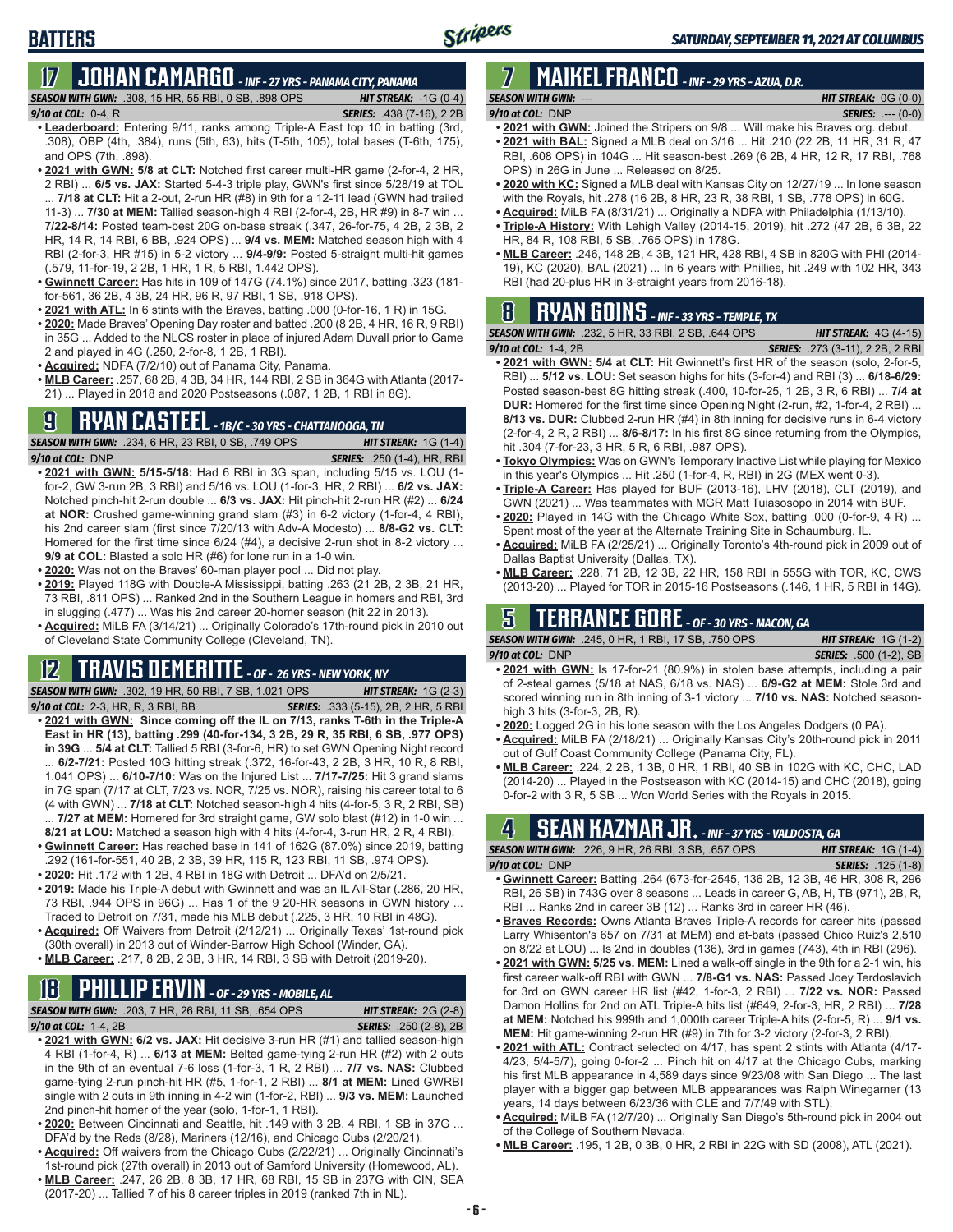# **22 JASON KIPNIS** *- INF - 34 YRS - NORTHBROOK, IL*

*SEASON WITH GWN:*.295, 9 HR, 28 RBI, 1 SB, .916 OPS *HIT STREAK:* 7G (11-22)

- *9/10 at COL:*2-3, HR, 2 R, 2 RBI *SERIES:* .545 (6-11), 2 2B, 2 HR, 5 RBI **• 2021 with GWN: In 14G since 8/20, batting .486 (18-for-37, 3 2B, 4 HR, 7 R, 9 RBI, 1 SB, 1.457 OPS)** ... **5/28 vs. MEM:** Belted decisive 3-run HR (#1, 2-for-3, 3 RBI) ... **6/16 at NAS:** Hit game-winning HR (#2), a 2-run shot (2-for-4,, 2 RBI) ... **7/6-7/16:** Had 5 multi-hit efforts in 9G, batting .350 (14-for-40, 3 2B, 1 3B, 2 HR, 8 R, 10 RBI, .991 OPS) ... **7/14 at CLT:** Fell triple shy of the cycle (3-for-5, 2B, HR, 3 R, 2 RBI) ... **9/7 at COL:** Facing former club, tallied 3 XBH (3-for-4, 2 2B, HR #8, 2 R, 3 RBI).
- **• 2020:** In his lone season with the Chicago Cubs, hit .237 (8 2B, 1 3B, 3 HR, 16 RBI, 1 SB) in 44G ... Played in 2G during the Postseason (0-for-3, 1 BB, 1 SO).
- **• Acquired:** MiLB FA (3/29/21) ... Originally Cleveland's 2nd-round pick in 2009 out of Arizona State University (Tempe, AZ).
- **• MLB Career:** .260, 260 2B, 24 3B, 126 HR, 545 RBI, 136 SB in 1,165G with CLE, CHC (2011-20) ... Was 2-time AL All-Star with CLE (2013, 2015) ... Hit .192 (3 2B, 1 3B, 4 HR, 9 RBI) in 26G in Postseason with CLE (2013, 2016-18), CHC (2020).

# **20 JONATHAN MORALES** *- C - 26 YRS - ARROYO, PUERTO RICO*

*SEASON WITH GWN:*.161, 2 HR, 12 RBI, 0 SB, .423 OPS *HIT STREAK:* -1G (0-4) *9/10 at COL:*0-4 *SERIES:* .125 (1-8), RBI

- 
- **• 2021 with GWN: 5/7 at CLT:** Tied his single-game career high with 5 RBI, going 2-for-6 with a 3-run HR (#1) in the 9th ... **8/6 vs. CLT:** Hit a 2-out walk-off single in 11th inning for 4-3 win (2nd career walk-off with GWN, last on 7/21/18 vs. PAW) 8/20 at LOU: Went 4-for-4 (2B, HR, 2 R, 3 RBI), his most hits in a game since 8/13/16 with Class-A Rome at Hickory (career-best 5-for-5).
- **• 2020:** Spent entire year at Braves Alternate Training Site in Gwinnett (no MLB debut) ... Played for Caguas of the Puerto Rican Winter League (.394, 3 HR, 9 RBI in 13G), earning PWL Postseason All-Star honors.
- **• 2019:** Hit .240 (13 2B, 2 HR, 27 R, 25 RBI) in 80G between Double-A Mississippi and Gwinnett ... Logged 1 game during the IL Playoffs (0-for-1, BB).
- **• Acquired:** Braves' 25th-round pick in 2015 out of Miami-Dade CC.

#### **15 CRISTIAN PACHE** *- OF - 22 YRS - SANTO DOMINGO CENTRO, D.R. SEASON WITH GWN:*.272, 10 HR, 37 RBI, 9 SB, .786 OPS *HIT STREAK:* 1G (2-5)

- *9/10 at COL:* 2-5, 2B, R *SERIES:* .353 (6-17), 2 2B, HR, RBI, SB **• MLB.com Prospect Ranks:** #1 (Braves Top 30), #40 (Top 100).
- **• 2021 with GWN: Ranks 6th in the Triple-A East in batting since 8/1, hitting .330 (36-for-109, 8 2B, 4 HR, 19 R, 15 RBI, 5 SB, .910 OPS) in 30G** ... **5/29- 6/1:** Assigned to rehab (right hamstring inflammation), played 1G before being activated/optioned on 6/2 ... **6/5 vs. JAX:** Went 3-for-6 with 2 doubles, including game-tying 2-run double in 9th ... **6/10 at MEM:** Tallied first career multi-HR game (3-for-5, 2 HR, 3 R, 4 RBI) ... **6/30 at DUR:** Notched last-at-bat GWRBI single in 9th for 2-1 win (2-for-3, 2B, RBI) ... **7/21 vs. NOR:** Homered in both games of a DH (#3-4, 2-for-6, 2 R, 2 RBI) ... **8/11 vs. DUR:** Went 4-for-6 with 5 RBI in a DH sweep, tallying 2 HR (#8-9) and delivering 2-out walk-off single in G1 (won 4-3) ... **9/7 at COL:** Fell triple shy of the cycle (3-for-4, 2B, HR #10, 3 R, RBI, SB).
- **• 2021 with ATL:** On Atlanta's Opening Day roster for the first time ... Hit .111 (3 2B, 1 HR, 6 R, 4 RBI) in 22G ... Placed on IL twice, on 4/14 and 5/14.
- **• 2020:** Spent most of the year at the Alternate Training Site ... Made his MLB debut on 8/21 vs. Philadelphia (1-for-4) ... Played just 2G during regular season (.250) ... Also made MLB Postseason debut (.182, 1 2B, 1 HR, 4 R, 4 RBI in 12G).
- **• 2019:** Between Mississippi (104G) and Gwinnett (26G), hit .277 (36 2B, 9 3B, 12 HR, 63 R, 61 RBI, 8 SB, .802 OPS) in 130G ... Named a Southern League Postseason All-Star and MLB All-Star Futures Game participant.
- **• Acquired:** NDFA (7/4/15) out of Santo Domingo Centro, D.R.
- **• MLB Career:** .119, 3 2B, 0 3B, 1 HR, 4 RBI, 0 SB in 24G with Atlanta (2020-21).

### **2 YOLMER SANCHEZ** *- INF - 29 YRS - MARACAY, VENEZUELA*

*SEASON WITH GWN:*.213, 9 HR, 32 RBI, 5 SB, .657 OPS *HIT STREAK:* -2G (0-7) *9/10 at COL:*0-3 *SERIES:* .067 (1-15), RBI, SB

- **• 2021 with GWN: 5/7 at CLT:** Went 3-for-5 (3 R, 3 RBI) with GWN's first triple of the year ... **6/9-G2 at MEM:** Stole home as part of a double-steal with Drew Waters, scored tying run in 3-1 win (1-for-2, R, SB) ... **7/30 at MEM:** Recorded 2nd career multi-HR game (1st since 5/2/15, CLT vs. SWB), hitting 2 solo shots (#4-5) including GW blast in 8th for 8-7 win (2-for-3, 3 R, 2 RBI) ... **8/26 at NAS:** Fell a homer shy of the cycle (3-for-4, 2B, 3B, RBI) in 2-1 win ... **7/22-9/5:** Hit .290 (29 for-100, 2 2B, 1 3B, 8 HR, 17 R, 18 RBI, .933 OPS) in 33G.
- **• 2020:** Played 11G with the Chicago White Sox, batting .313 (3 2B, 1 HR, 1 RBI, 1.164 OPS) ... Made his MLB Postseason debut in the ALWCS (1G, no at-bat).
- **• Acquired:** MiLB FA (3/31/21) ... Originally a NDFA with Chi. White Sox (5/29/09). **• MLB Career:** .245, 113 2B, 24 3B, 32 HR, 215 RBI, 30 SB in 657G with the Chi.
- White Sox (2014-20) ... Won an AL Gold Glove in 2019 (.987 FPCT at 2B).

## **26 TRAVIS SNIDER** *- OF/INF - 33 YRS - KIRKLAND, WA*

*SEASON WITH GWN:*.174, 4 HR, 15 RBI, 3 SB, .610 OPS *HIT STREAK:* -1G (0-1) *9/10 at COL:* DNP *SERIES:* .--- (0-0)

- **• 2021 with GWN: 6/18 vs. NAS:** Homered (#2) as part of 6-run comeback in 8-7 win (1-for-3, 2 RBI) ... **7/15 at CLT:** Blasted go-ahead 2-run HR (#3) in 8th of 11-10 win (1-for-4, 2 RBI) ... **7/31 at MEM:** Delivered GW 2-run double in 2-1 win (1-for-4, 2 RBI) ... **8/21 at LOU:** Belted pinch-hit 3-run HR (#4).
- **• 2020:** Signed by Miami on 7/24 and reported to the Marlins' Alternate Training Site in Jupiter, FL, but was released on 8/27 and did not reach the Majors.
- **• 2019:** Played for Triple-A Reno in Arizona's system (.294, 22 2B, 4 3B, 11 HR, 41 RBI, 3 SB, .899 OPS in 93G).
- **• Acquired:** MiLB FA (2/26/21) ... Originally Toronto's 1st-round pick (14th overall) in 2006 out of Henry M. Jackson High School (Mill Creek, WA).
- **• MLB Career:** .244, 100 2B, 7 3B, 54 HR, 212 RBI, 22 SB in 630G with TOR, PIT, BAL (2008-15) ... Played for PIT in Postseason from 2013-15 (1-for-4 in 3G).

|  |  |  |                                                                 | <b>RILEY UNROE</b> - INF - 26 YRS - NEW ORLEANS, LA |
|--|--|--|-----------------------------------------------------------------|-----------------------------------------------------|
|  |  |  | <b>CON WITH CWM.</b> $074$ $0.11D$ $0.0D1$ $4.0D$ $250$ $0.000$ | <b>IUT CTDFAIL.</b>                                 |

| <b>SEASON WITH GWN:</b> .071, 0 HR, 0 RBI, 1 SB, .259 OPS |  |  |  | <b>HIT STREAK:</b> $-1G(0-1)$ |                            |  |
|-----------------------------------------------------------|--|--|--|-------------------------------|----------------------------|--|
| $9/10$ at COL: DNP                                        |  |  |  |                               | <b>SERIES:</b> $--- (0-0)$ |  |
|                                                           |  |  |  |                               |                            |  |

- **• 2021 with GWN:** Was on the Stripers' Opening Night roster, played in 6G through 5/16 (.071, 1-for-14, 2 R, 1 SB) ... Transferred to Mississippi on 5/18 ... Rejoined Gwinnett on 9/9.
- **• 2021 with MIS:** In 27G, hit .261 (23-for-88, 3 2B, 2 3B, 2 HR, 6 RBI, 1 SB, .732 OPS) ... Was on the IL from 6/16-7/14, 7/24-8/10, 8/19-9/7.
- **• 2020:** Was not on Braves' 60-man player pool ... Played for Brisbane in Australian Baseball League (.176, 0 HR, 3 R, 0 RBI in 6G).
- **• 2019:** Played for Advanced-A Florida, Double-A Mississippi, and Gwinnett, batting .281 (22 2B, 3 3B, 9 HR, 59 R, 60 RBI, 14 SB) in 128G ... Named Florida State League Midseason All-Star, Southern League Player of the Week (9/2/19), and MiLB.com Braves Organization All-Star.
- **• Acquired:** 2018 Rule 5 (LA Angels) ... Originally Tampa Bay's 2nd-round pick in 2013 out of Desert Ridge High School (Mesa, AZ).

# **11 Drew WATERS** *- OF - 22 YRS - ATLANTA, GA*

*SEASON WITH GWN:*.233, 9 HR, 32 RBI, 24 SB, .704 OPS *HIT STREAK:* 2G (3-10)

*9/10 at COL:*2-5, HR, R, RBI *SERIES:* .200 (3-15), 2B, HR, RBI

- **• Leaderboard:** Entering 9/11, ranks among Triple-A East top 10 in stolen bases (T-5th, 24) and runs (T-8th, 60).
- **• MLB.com Prospect Ranks:** #3 (Braves Top 30), #82 (Top 100 Prospects).
- **• 2021 with GWN: 5/15-6/10:** Hit .316 (25-for-79, 4 2B, 3 HR, 16 R, 9 RBI, 6 SB, .906 OPS) in 21G ... **5/18 at NAS:** Recorded first career multi-HR game (3-for-5, 2 HR, 3 RBI) and became the first GWN player to homer from both sides of the plate since Mel Rojas Jr. (7/7/16 at CLT) ... **5/19 at NAS:** Fell a triple shy of the cycle in first 4-hit game at Triple-A (4-for-5, 2B, HR, 2 R, 2 RBI, 2 SB) ... **6/9-G2 at MEM:** Lined RBI single in 8th (2-for-3, R, RBI) for last-at-bat 3-1 win ... **7/2-7/18:** Posted 13G on-base streak (.357, 20-for-56, 8 2B, 1 3B, 2 HR, 14 R, 10 RBI, 4 SB) ... **7/1-7/31:** Led Triple-A East in XBH with 17, batting .301 (31-for-103, 11 2B, 1 3B, 5 HR, 23 R, 17 RBI, 5 SB, .924 OPS) in 24G ... **9/10 at COL:** Homered for first time since 7/24 (solo, #9) and tallied game-ending outfield assist (#11) in 6-3 win.
- **• Futures Game:** Played for the NL Team in the 2021 SiriusXM All-Star Futures Game on 7/11 at Coors Field (1-for-1, BB) ... Was the 7th active Gwinnett player selected to the game (1st since RHP Touki Toussaint in 2018).
- **• 2020:** Spent entire year at Braves Alternate Site in Gwinnett (no MLB debut).
- **• 2019:** Hit .309 (40 2B, 9 3B, 7 HR, 80 R, 52 RBI, 16 SB) in 134G with Double-A Mississippi and Gwinnett ... Won Southern League Batting Title (.319, best in MIS history) and Most Valuable Player (1st in MIS history) ... Ranked among MiLB top 5 in doubles (T-3rd, 40) and hits (5th, 163).
- **• Acquired:** Braves' 2nd-round pick in 2017 out of Etowah High School (Woodstock, GA) ... Named Gatorade Georgia Baseball Player of the Year in 2017.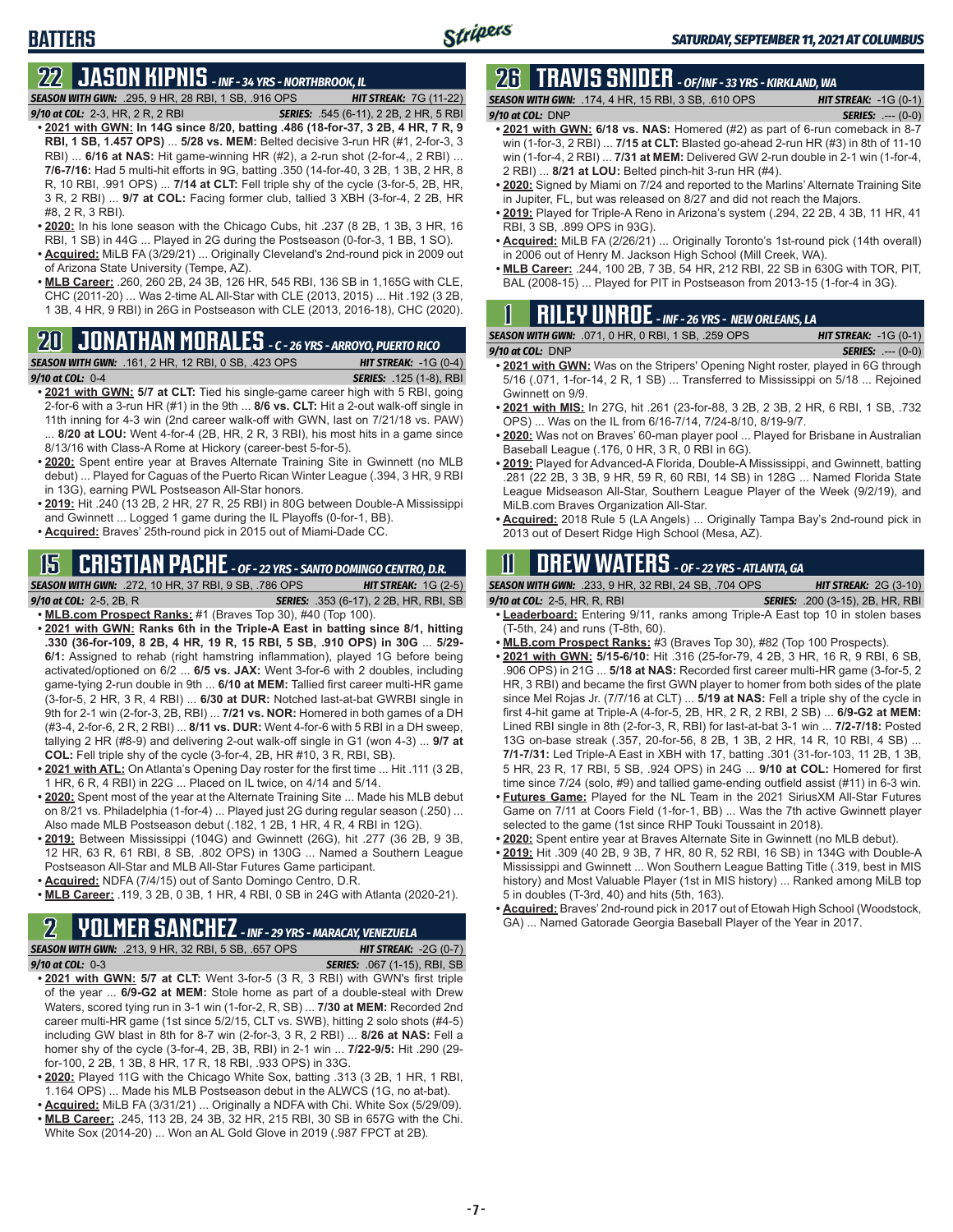| Stripers<br><b>OFFENSE</b> |                                    |  |                                                                                              |  |  |  |  |  | <b>SATURDAY, SEPTEMBER 11, 2021 AT COLUMBUS</b> |  |  |  |  |  |                                   |  |
|----------------------------|------------------------------------|--|----------------------------------------------------------------------------------------------|--|--|--|--|--|-------------------------------------------------|--|--|--|--|--|-----------------------------------|--|
| TOTAL:                     | 249, 150 HR, .759 OPS <b>RISP:</b> |  | 266, 45 HR, 315 OPS RUNS/INNING: 1 2 3 4 5 6 7 8 9 X TOT                                     |  |  |  |  |  |                                                 |  |  |  |  |  |                                   |  |
| Vs. LHP:                   |                                    |  | 248, 61 HR, 784 OPS RISP/20: 265, 22 HR, 824 OPS Stripers: 73 53 60 60 71 60 69 60 43 14 563 |  |  |  |  |  |                                                 |  |  |  |  |  |                                   |  |
| Vs. RHP:                   |                                    |  | 250, 89 HR, .746 OPS LOADED: 316, 8 HR, .981 OPS Opponents:                                  |  |  |  |  |  |                                                 |  |  |  |  |  | 69 51 60 55 44 54 44 31 25 14 447 |  |

|            |                |                          |    |                |                |                         |                          | <b>HOME RUNS</b>       |                                               |                | <b>MULTI-GAMES</b> |                          |  |
|------------|----------------|--------------------------|----|----------------|----------------|-------------------------|--------------------------|------------------------|-----------------------------------------------|----------------|--------------------|--------------------------|--|
| Player     | 1 <sub>R</sub> | 2R                       | 3R | <b>GS</b>      | Tot.           |                         |                          | Off LH Off RH Team W-L | <b>Last HR with Gwinnett (Regular Season)</b> | Hit            | <b>RBI</b>         | <b>HR</b>                |  |
| Almonte    | $\overline{2}$ |                          |    |                | 3              |                         | 2                        | $3-0$                  | 5/30/21 vs. MEM. 1R (RH Connor Jones)         | 8              | 5                  |                          |  |
| Arcia      | 12             | 5                        |    |                | 17             | 7                       | 10                       | $10 - 4$               | 8/17/21 at LOU, 1R (RH Hunter Greene)         | 21             | 10                 | 2                        |  |
| Brugman    |                |                          |    |                |                |                         |                          | $0 - 0$                |                                               |                | ٠                  |                          |  |
| Camargo    | 5              | $\overline{\phantom{a}}$ | 3  |                | 15             | $\overline{7}$          | 8                        | $10 - 4$               | 9/4/21 vs. MEM, 3R (LH Connor Thomas)         | 28             | 14                 | $\mathbf{1}$             |  |
| Casteel    |                | 4                        |    |                | 6              | $\Delta$                | $\overline{2}$           | $4 - 2$                | 9/9/21 at COL, 1R (LH Tanner Tully)           | 6              | $\overline{7}$     | ÷,                       |  |
| Contreras  | 5              | 3                        |    |                | 9              | $\overline{2}$          | $\overline{7}$           | $8 - 1$                | 9/7/21 at COL, 1R (LH Kirk McCarty)           | 11             | $\overline{7}$     |                          |  |
| d'Arnaud   |                |                          |    |                |                |                         |                          | $0 - 0$                |                                               |                | ٠                  |                          |  |
| Demeritte  | 10             | 4                        | 2  | 3              | 19             | 10                      | 9                        | $16-3$                 | 9/10/21 at COL, 3R (RH Kyle Dowdy)            | 16             | 12                 |                          |  |
| Ervin      | 4              | $\overline{2}$           |    |                | $\overline{7}$ | 5                       | $\overline{2}$           | $5 - 2$                | 9/3/21 vs. MEM, 1R (LH Evan Kruczynski)       | $\overline{7}$ | $\overline{7}$     | ۰                        |  |
| Franco     |                |                          |    |                |                |                         |                          | $0 - 0$                |                                               |                | ٠                  |                          |  |
| Goins      | 3              | $\overline{2}$           |    |                | 5              |                         | 4                        | $4 - 1$                | 8/17/21 at LOU, 1R (RH Hunter Greene)         | 14             | 8                  |                          |  |
| Gore       |                |                          |    |                |                |                         |                          | $0 - 0$                |                                               | 3              | ۰                  | $\overline{\phantom{a}}$ |  |
| Heredia    |                |                          |    |                |                |                         | $\overline{\phantom{a}}$ | $0 - 0$                | ---                                           | ٠              | ۰                  |                          |  |
| Inciarte   |                |                          |    |                |                |                         |                          | $0 - 0$                |                                               |                |                    |                          |  |
| Jackson    | 4              | 4                        |    | $\overline{2}$ | 11             | 8                       | 3                        | $5 - 2$                | 7/28/21 at MEM, 1R (LH Matthew Liberatore)    | 11             | 10                 | 3                        |  |
| Kazmar Jr. | 5              | 3                        |    |                | 9              | 3                       | 6                        | $6 - 3$                | 9/1/21 vs. MEM. 2R (LH Matthew Liberatore)    | 9              | $\overline{7}$     |                          |  |
| Kipnis     | 4              | 4                        |    |                | 9              |                         | 8                        | $7 - 2$                | 9/10/21 at COL, 2R (RH Heath Fillmyer)        | 16             | 9                  |                          |  |
| Lucroy     |                |                          |    |                | $\overline{2}$ |                         | 2                        | $1 - 1$                | 6/10/21 at MEM, 3R (RH Grant Black)           | $\overline{4}$ | 3                  |                          |  |
| Martinez   |                |                          |    |                |                |                         |                          | $0 - 0$                |                                               | $\overline{2}$ | 1                  |                          |  |
| Morales    |                |                          |    |                | $\overline{2}$ |                         | 4                        | $2 - 0$                | 8/20/21 at LOU, 1R (LH Phillip Diehl)         | $\overline{2}$ | $\overline{2}$     |                          |  |
| Pache      | 8              |                          |    |                | 10             | $\Delta$                | 6                        | $7 - 2$                | 9/7/21 at COL, 1R (LH Kirk McCarty)           | 19             | 8                  | 1                        |  |
| Rosario    | $\overline{2}$ |                          |    |                | 4              |                         | 4                        | $4 - 0$                | 8/26/21 at NAS, 1R (RH Josh Lindblom)         | $\overline{2}$ | 5                  |                          |  |
| Sanchez    | 6              | $\overline{2}$           |    |                | 9              | $\overline{\mathbf{4}}$ | 5                        | $5 - 3$                | 9/5/21 vs. MEM, 1R (RH T.J. Zeuch)            | 12             | 6                  | $\mathbf{1}$             |  |
| Snider     | 2              |                          |    |                |                |                         | 4                        | $4 - 0$                | 8/21/21 at LOU, 3R (RH Tim Adleman)           | 3              | 4                  |                          |  |
| Unroe      |                |                          |    |                |                |                         |                          | $0 - 0$                | 7/19/19 vs. ROC, 1R (RH Drew Hutchison)       | ٠              | ۰                  |                          |  |
| Waters     | 5              | $\overline{2}$           | 2  |                | 9              | $\overline{\mathbf{4}}$ | 5                        | $5 - 3$                | 9/10/21 at COL, 1R (RH Heath Fillmyer)        | 19             | $\overline{7}$     | 1                        |  |
| Total:     | 80             | 44                       | 18 | 8              | 150            |                         |                          |                        |                                               |                |                    |                          |  |

| <b>HOME RUN VARIANTS</b> |  |  |
|--------------------------|--|--|

#### **Back-to-Back Homers (4x):**

Almonte (GS) / Snider, 5/7 at CLT (1st Inning) Jackson (2R) / Contreras, 7/14 at CLT (1st Inning) Pache (1R) / Arcia, 8/11-G2 vs. DUR (1st Inning) Camargo (2R) / Kipnis, 8/20 at LOU (3rd Inning)

**Back-to-Back-to-Back Homers (1x):**

Arcia (2R) / Camargo / Demeritte, 5/8 at CLT (6th Inning)

#### **Pinch-Hit Homers (5x):**

Demeritte (1R), 5/12 vs. LOU (7th Inning) Casteel (2R), 6/3 vs. JAX (7th Inning) Ervin  $(2R)$ ,  $7/7$  vs. NAS  $(6th$  Inning) Snider (3R), 8/21 at LOU (8th Inning) Ervin (1R), 9/3 vs. MEM (7th Inning)

#### **Leadoff (Game) Homers (4x):**

Waters (2x), 5/19 at NAS, 7/22 vs. NOR Arcia (1x), 7/3 at DUR Pache (1x), 8/8-G2 vs. CLT

#### **Walk-Off Homers (1x):**

Arcia (Solo), 5/16 vs. LOU (9th Inning)

|            | <b>STRIPERS BATTING BY MONTH</b>                                                                       |    |    |   |    |     |    |      |      |      |  |  |  |  |  |
|------------|--------------------------------------------------------------------------------------------------------|----|----|---|----|-----|----|------|------|------|--|--|--|--|--|
|            | <b>AVG</b><br><b>SLG</b><br><b>SB</b><br><b>OBP</b><br><b>RBI</b><br><b>OPS</b><br>G<br>2B<br>HR<br>3B |    |    |   |    |     |    |      |      |      |  |  |  |  |  |
| May:       | .254                                                                                                   | 24 | 43 | 2 | 36 | 138 | 24 | .366 | .445 | .811 |  |  |  |  |  |
| June:      | .227                                                                                                   | 25 | 36 | 3 | 21 | 88  | 23 | .308 | .357 | .665 |  |  |  |  |  |
| July:      | .271                                                                                                   | 28 | 52 | 2 | 47 | 161 | 23 | .352 | .479 | .831 |  |  |  |  |  |
| August:    | .237                                                                                                   | 25 | 30 | 6 | 30 | 103 | 14 | .298 | .401 | .700 |  |  |  |  |  |
| September: | .261                                                                                                   | 10 | 13 | 0 | 16 | 42  | 8  | .333 | .459 | .793 |  |  |  |  |  |

|               | <b>HITTER AWARDS &amp; HONORS</b>      |                          |
|---------------|----------------------------------------|--------------------------|
| <b>Player</b> | <b>Award/Date</b>                      | <b>Stats</b>             |
| Waters        | Sirius XM All-Star Futures Game (7/11) | Game: 1-1, BB            |
| Contreras     | AAA East Player of Week (7/13-18)      | .462, 3 2B, 3 HR, 12 RBI |

| <b>PINCH HITTERS</b> |       |                |                |                |          |             |                |                |                |           |  |  |
|----------------------|-------|----------------|----------------|----------------|----------|-------------|----------------|----------------|----------------|-----------|--|--|
| Player               | AVG.  | <b>AB</b>      | R              | н              | 2B       | 3B          | <b>HR</b>      | <b>RBI</b>     | <b>BB</b>      | <b>SO</b> |  |  |
| Almonte              | 1.000 | 1              | 0              | 1              | 0        | 0           | 0              | $\overline{2}$ | 0              | 0         |  |  |
| Arcia                | ---   | $\Omega$       | 1              | $\Omega$       | $\Omega$ | $\Omega$    | $\Omega$       | $\Omega$       | 1              | $\Omega$  |  |  |
| Camargo              | .000  | 1              | $\Omega$       | $\Omega$       | $\Omega$ | $\Omega$    | $\Omega$       | $\Omega$       | $\Omega$       | $\Omega$  |  |  |
| Casteel              | .125  | 24             | $\overline{2}$ | 3              | 1        | $\Omega$    | 1              | $\overline{4}$ | $\Omega$       | 8         |  |  |
| Contreras            | .500  | $\overline{2}$ | 1              | 1              | 0        | $\mathbf 0$ | $\mathbf 0$    | $\mathbf 0$    | 0              | 0         |  |  |
| Demeritte            | 286   | 7              | 3              | $\overline{2}$ | 1        | $\Omega$    | 1              | 1              | 3              | 4         |  |  |
| Ervin                | .273  | 11             | 4              | 3              | 0        | $\mathbf 0$ | $\overline{2}$ | 5              | 4              | 4         |  |  |
| Goins                | .000  | $\overline{2}$ | $\Omega$       | $\Omega$       | $\Omega$ | $\Omega$    | $\Omega$       | $\Omega$       | $\Omega$       | 1         |  |  |
| Gore                 | .200  | 5              | $\mathbf 0$    | 1              | 0        | $\mathbf 0$ | $\mathbf 0$    | $\Omega$       | 3              | 3         |  |  |
| Jackson              | .000  | 1              | $\Omega$       | $\Omega$       | $\Omega$ | $\Omega$    | $\Omega$       | $\Omega$       | $\Omega$       | 1         |  |  |
| Kazmar Jr.           | .000  | 9              | $\Omega$       | $\Omega$       | $\Omega$ | $\Omega$    | $\Omega$       | $\Omega$       | $\Omega$       | 4         |  |  |
| Kipnis               | .000  | 1              | $\mathbf 0$    | $\mathbf 0$    | 0        | $\mathbf 0$ | $\mathbf 0$    | $\mathbf 0$    | 1              | 0         |  |  |
| Lee, D.              | .000  | 1              | $\Omega$       | $\Omega$       | 0        | $\Omega$    | 0              | $\Omega$       | $\Omega$       | 1         |  |  |
| Lucrov               | .000  | 3              | $\Omega$       | $\Omega$       | $\Omega$ | $\Omega$    | $\Omega$       | $\Omega$       | 1              | $\Omega$  |  |  |
| <b>Morales</b>       | .000  | $\overline{2}$ | $\Omega$       | $\Omega$       | 0        | $\Omega$    | $\Omega$       | $\Omega$       | $\Omega$       | $\Omega$  |  |  |
| Pache                | .500  | $\overline{2}$ | 0              | 1              | 0        | $\Omega$    | $\mathbf 0$    | 1              | 1              | 1         |  |  |
| Sanchez              | .000  | 8              | 1              | $\Omega$       | 0        | $\Omega$    | $\Omega$       | $\Omega$       | 1              | 4         |  |  |
| Snider               | .150  | 20             | 4              | 3              | 1        | $\Omega$    | 1              | $\overline{4}$ | $\overline{4}$ | 7         |  |  |
| Unroe                | .000  | 4              | $\Omega$       | $\Omega$       | $\Omega$ | $\Omega$    | $\Omega$       | $\Omega$       | $\Omega$       | 1         |  |  |
| <b>Totals:</b>       | .144  | 104            | 16             | 15             | 3        | 0           | 5              | 17             | 19             | 39        |  |  |

| <b>HITTING STREAKS (10-PLUS GAMES)</b>    |                 |                                        |
|-------------------------------------------|-----------------|----------------------------------------|
|                                           | Length/Dates    | <b>Stats</b>                           |
|                                           | 13G (5/4-5/18)  | .393 (22-56), 4 2B, 7 HR, 17 R, 12 RBI |
|                                           | 13G (7/10-7/27) | .385 (20-52), 5 2B, 7 HR, 14 R, 20 RBI |
| Player<br>Arcia<br>Contreras<br>Demeritte | 10G (6/2-7/21)  | .372 (16-43), 2 2B, 3 HR, 10 R, 8 RBI  |
|                                           |                 |                                        |

| <b>ON-BASE STREAKS (15-PLUS GAMES)</b> |                 |                                              |
|----------------------------------------|-----------------|----------------------------------------------|
| Player                                 | Length/Dates    | <b>Stats</b>                                 |
| Camargo                                | 20G (7/22-8/14) | .347 (26-75), 4 2B, 2 3B, 2 HR, 14 RBI, 6 BB |
| Camargo                                | 18G (6/18-7/8)  | .303 (20-66), 6 2B, 2 HR, 7 RBI, 7 BB        |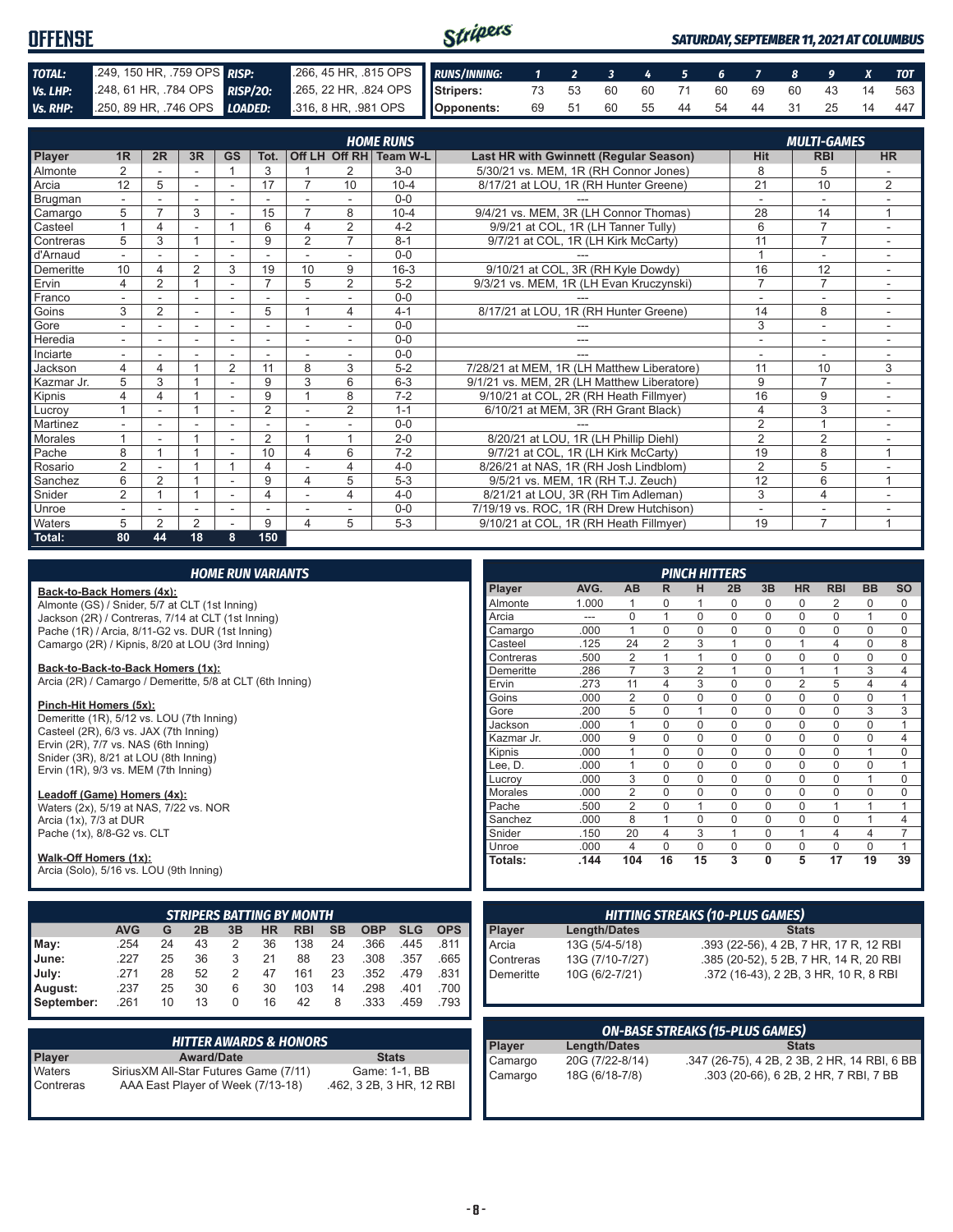### **SEASON SUMMARY**



## **TEAM HIGHS & LOWS**

| <b>OFFENSE:</b>  |  |
|------------------|--|
|                  |  |
|                  |  |
|                  |  |
|                  |  |
|                  |  |
|                  |  |
|                  |  |
|                  |  |
|                  |  |
|                  |  |
|                  |  |
|                  |  |
|                  |  |
|                  |  |
|                  |  |
|                  |  |
| <b>PITCHING:</b> |  |
|                  |  |

Most Caught Stealing, Game .............................................. 2 (8/8-G1 vs. Charlotte)

### **TEAM MISCELLANEOUS**

Most Stolen Bases Allowed, Game ...............................................4 (7/4 at Durham)

| Largest Blown Lead (Loss)3 Runs (4x, last: 8/6 vs. Charlotte, 5-2, 6-10) |
|--------------------------------------------------------------------------|
|                                                                          |
| Longest Game, Time……………………………………………………4:26 (5/4 at Charlotte)            |
|                                                                          |
|                                                                          |
|                                                                          |
|                                                                          |
|                                                                          |
|                                                                          |
|                                                                          |

### **INDIVIDUAL HIGHS & LOWS**

| <b>HITTING (GAME):</b> |  |
|------------------------|--|
|                        |  |
|                        |  |
|                        |  |
|                        |  |
|                        |  |
|                        |  |
|                        |  |
|                        |  |
|                        |  |
|                        |  |
|                        |  |
|                        |  |
|                        |  |
|                        |  |

#### **PITCHING (GAME):**

| Low-Run 9.0 IP CG ………………………………………………………………………………………None |
|---------------------------------------------------------|

#### **DEFENSE (GAME):**

### **STREAKS**

#### **OFFENSIVE (LONGEST IN 2021 ONLY):**

#### **PITCHING (LONGEST IN 2021 ONLY):**

| Consecutive Starts with Win3 Starts (2x, last: K. Wright, 8/13-8/26) |
|----------------------------------------------------------------------|
|                                                                      |
|                                                                      |
|                                                                      |
|                                                                      |

### **LAST TIME IT HAPPENED (GWINNETT REGULAR-SEASON HISTORY)**

#### **INDIVIDUAL OFFENSE:**

|                                                               | Homers, Both Sides of Plate ………………………… Drew Waters (5/18/21 at Nashville)  |
|---------------------------------------------------------------|----------------------------------------------------------------------------|
|                                                               |                                                                            |
|                                                               |                                                                            |
|                                                               | Back-to-Back-to-Back Homers  Arcia/Camargo/Demeritte (5/8/21 at Charlotte) |
|                                                               |                                                                            |
|                                                               |                                                                            |
|                                                               |                                                                            |
|                                                               |                                                                            |
|                                                               |                                                                            |
|                                                               |                                                                            |
|                                                               |                                                                            |
|                                                               |                                                                            |
|                                                               |                                                                            |
|                                                               |                                                                            |
|                                                               |                                                                            |
| <b>INDIVIDUAL PITCHING:</b><br><b>Q O-Inning Perfect Game</b> | Never                                                                      |
|                                                               |                                                                            |

| 9.0-Inning No-Hitter (Solo)Todd Redmond (5/28/10 at Louisville)                |  |
|--------------------------------------------------------------------------------|--|
| 9.0-Inning No-Hitter (Comb.) Wooten/Marksberry/Ramirez (6/30/16 at Louisville) |  |
|                                                                                |  |
|                                                                                |  |
|                                                                                |  |
| 21 Consecutive Saves Converted Jairo Asencio (9/6/09-8/8/11)                   |  |
| 25.0-Inning Scoreless Streak Stephen Marek, 25.1 IP (6/6/10-8/2/10)            |  |
|                                                                                |  |

| <b>TEAM OFFENSE:</b>  |  |
|-----------------------|--|
|                       |  |
|                       |  |
|                       |  |
|                       |  |
|                       |  |
|                       |  |
|                       |  |
|                       |  |
|                       |  |
|                       |  |
|                       |  |
|                       |  |
|                       |  |
|                       |  |
| <b>TEAM PITCHING:</b> |  |
|                       |  |
|                       |  |
|                       |  |
|                       |  |
|                       |  |
|                       |  |
|                       |  |
|                       |  |
| <b>TEAM DEFENSE:</b>  |  |
|                       |  |

#### Turn a Triple Play .........................6/5/21 vs. Jacksonville (Camargo-Kipnis-Snider) Commit 5 Errors ..........................................................................8/17/10 vs. Norfolk

## **TEAM MISCELLANEOUS:**<br>18-Run Margin of Victory....